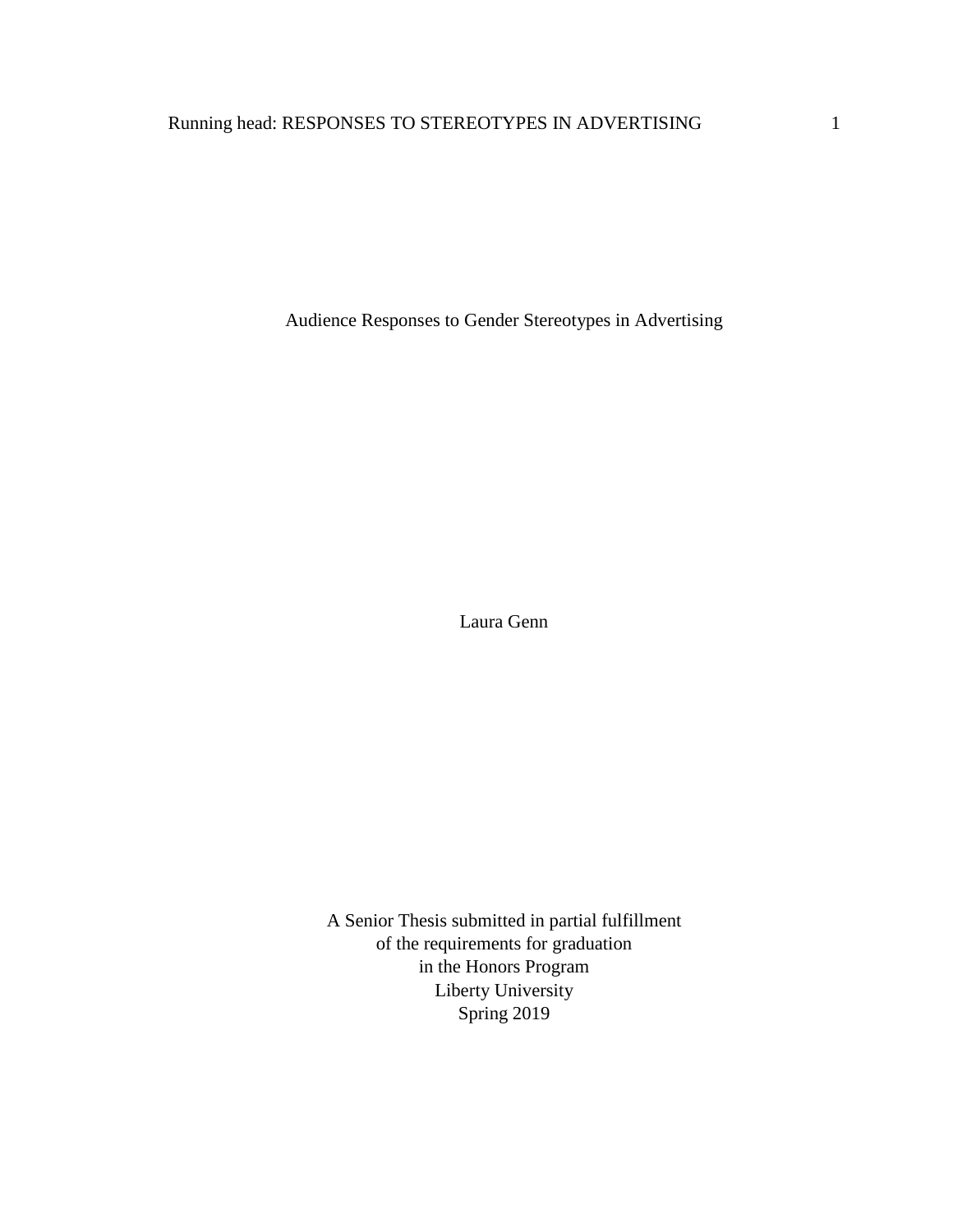Acceptance of Senior Honors Thesis

This Senior Honors Thesis is accepted in partial fulfillment of the requirements for graduation from the Honors Program of Liberty University.

> Clark Greer, Ph.D. Thesis Chair

\_\_\_\_\_\_\_\_\_\_\_\_\_\_\_\_\_\_\_\_\_\_\_\_\_\_\_\_\_\_

Jim Nutter, D.A. Committee Member

\_\_\_\_\_\_\_\_\_\_\_\_\_\_\_\_\_\_\_\_\_\_\_\_\_\_\_\_\_\_

Harry Sova, Ph.D. Committee Member

\_\_\_\_\_\_\_\_\_\_\_\_\_\_\_\_\_\_\_\_\_\_\_\_\_\_\_\_\_\_

Cindy Goodrich, Ed.D. Assistant Honors Director

\_\_\_\_\_\_\_\_\_\_\_\_\_\_\_\_\_\_\_\_\_\_\_\_\_\_\_\_\_\_

\_\_\_\_\_\_\_\_\_\_\_\_\_\_\_\_\_\_\_\_\_\_\_\_\_\_\_\_\_\_ Date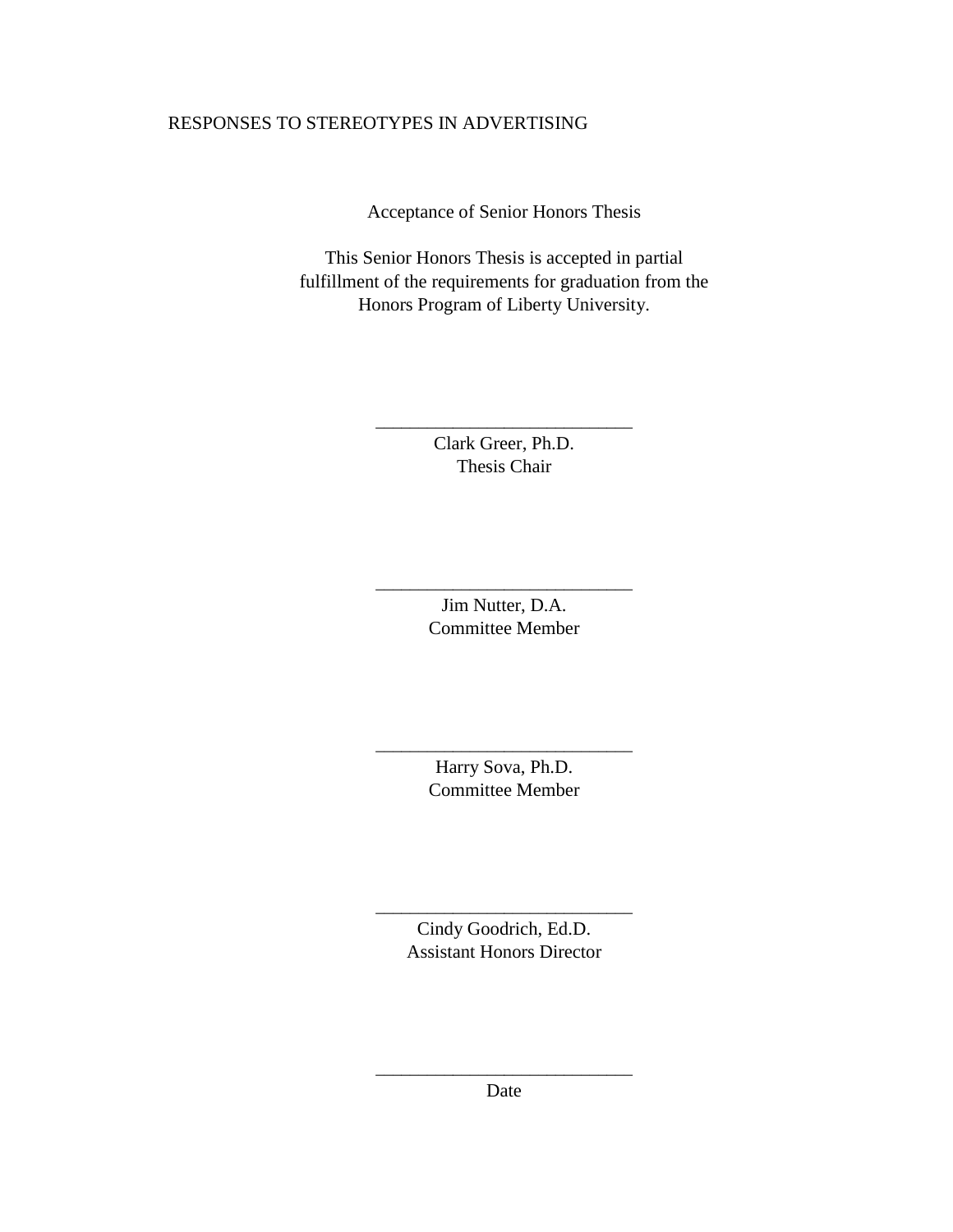#### Abstract

Advertising has demonstrated linguistic, contextual, and sexual gender stereotypes since its inception; it seems poised to continue doing so as advertising's presence in society proliferates. Upon analyzing these stereotypes, examples can be found throughout media, especially in television. All this begs the question: Are these stereotypes actually effective at selling products or services to their intended audience? Do men react positively to stereotypes of men or women; and vice versa, how do women react? If gender stereotypes are employed in advertising purely through force of habit and not evidenced prudence, then the advertising landscape stands to gain immensely from taking a more progressive view; otherwise, stereotypical advertising is defensible if only from a financial perspective.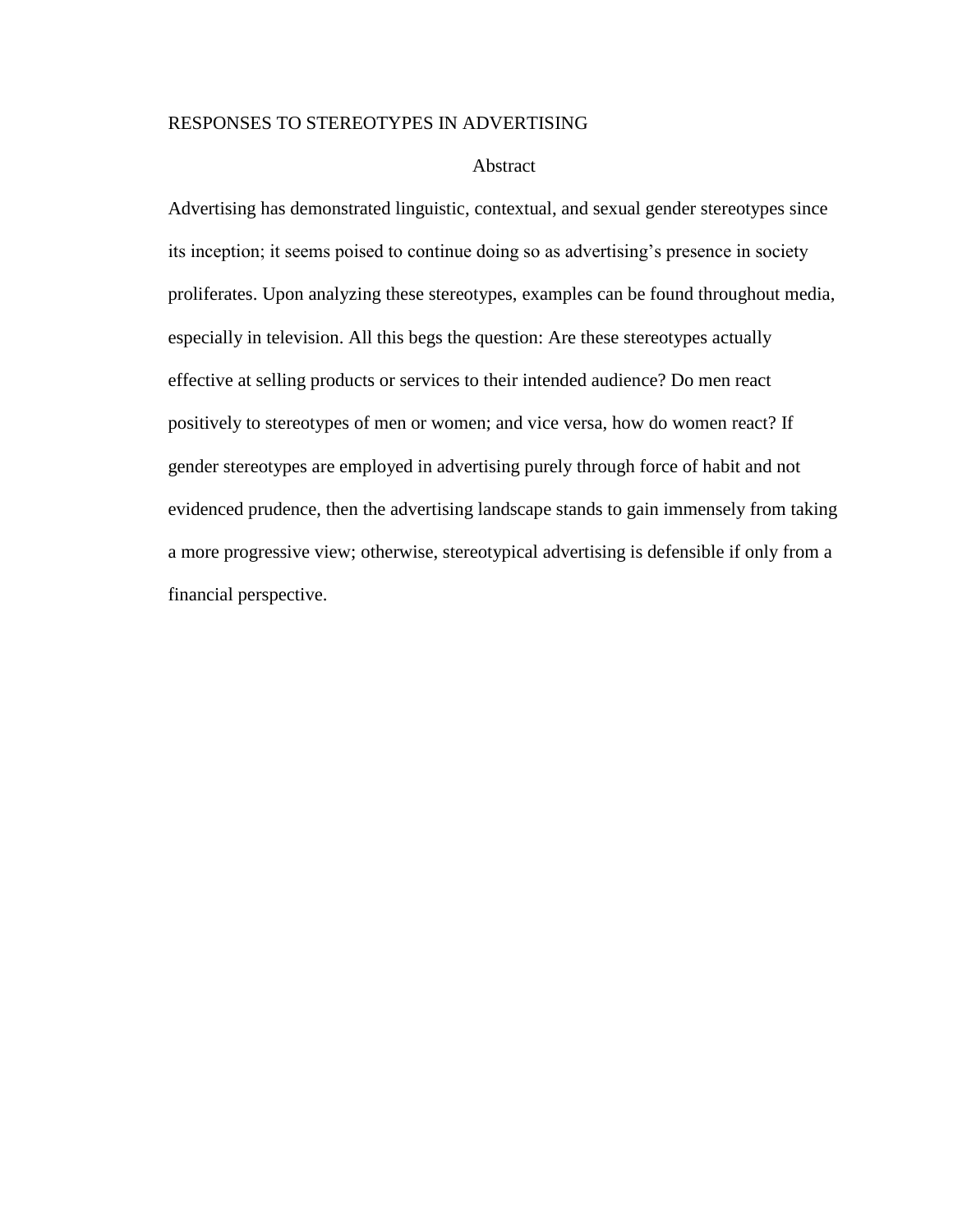Audience Responses to Gender Stereotypes in Advertising

Gender stereotypes have persisted in various cultures around the world. While the specifics of their expression may have varied throughout time and between countries, the general motifs have remained the same. These stereotypes are embedded in society and so also the advertising present in society.

(For the purposes of this thesis, we will draw primarily from Western sources with some variation; individual studies consulted have accounted for cultural variation, but this thesis alone will not address this aspect in detail, since it could easily necessitate a separate thesis of its own.)

According to Grau and Zotos (2016), scholarly research on gender stereotypes in advertising has increased over the past 50 years. Throughout that time frame, advertising has frequently demonstrated traditional roles for men and women, though there is a demonstratable (though gradual) shift towards more nuanced depictions of gender in recent years.

Neuhaus (2013) uses the example of "funny fathers" (p. 1)—that is, incompetent male parents who appear to have no idea how to change a diaper or care for an infant in advertising—as an example of these traditional roles. The funny fathers are regularly contrasted against deeply caring, capable mothers. This trope recurred throughout Neuhaus' researched diaper advertising from the 1970s to 2012.

In short, "Past research has yielded a consistent picture of stereotyped advertising content that has varied little over time… Portrayals of adult women in American television and print advertising have emphasized passivity, deference, lack of intelligence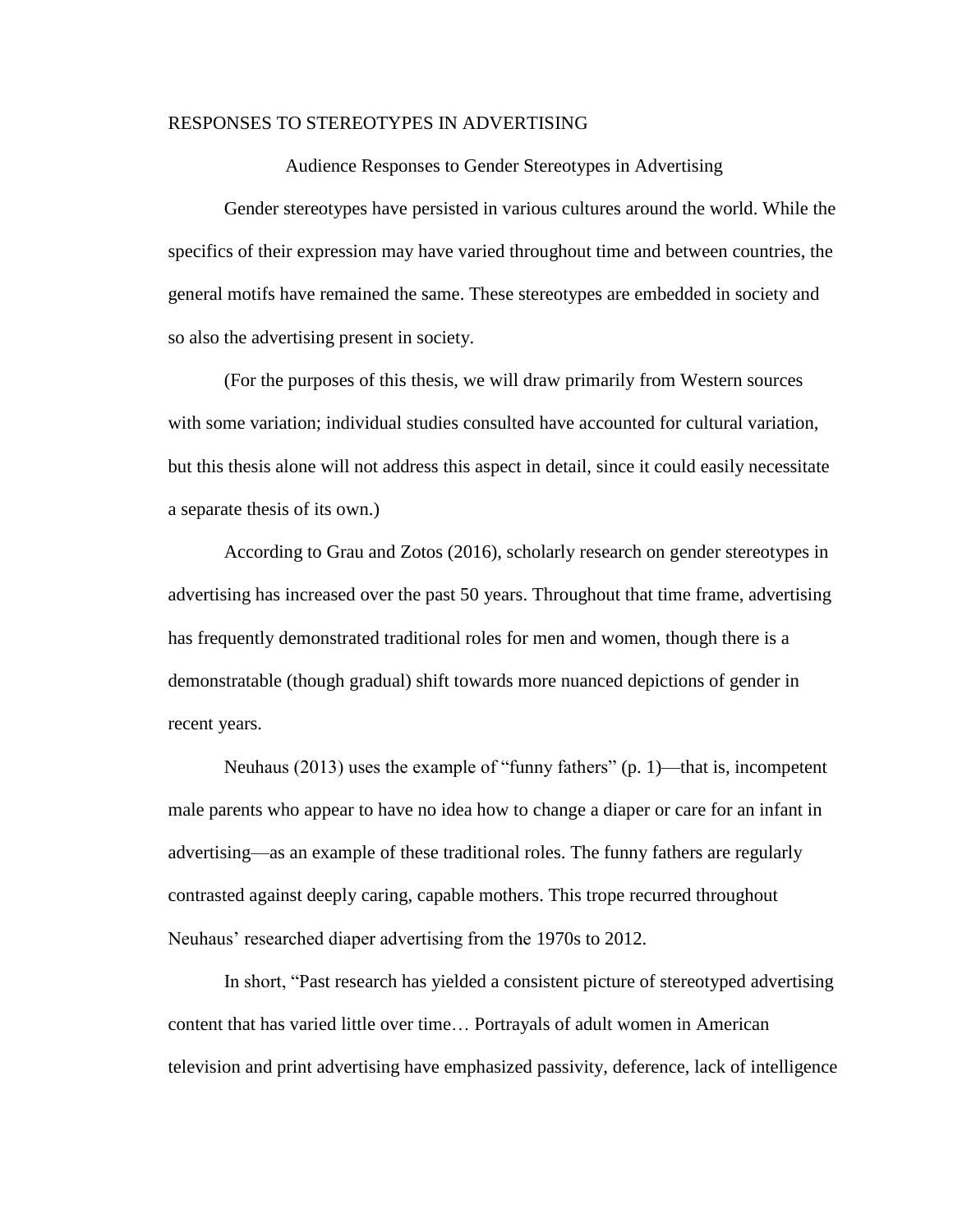and credibility, and punishment for high levels of effort. In contrast, men have been portrayed as constructive, powerful, autonomous, and achieving" (Browne, 2019, p. 84).

While another paper entirely could be devoted to the question of whether society pushes these gender stereotypes into ads or vice versa, the question posed here is not why these stereotypes are still widespread in even most modern marketing, or even whether the stereotypes themselves have a positive or negative effect on consumers. This thesis seeks strictly to explore whether these stereotypes, when seen in advertising, make the ads in question more or less effective to target male and/or female audiences.

For the purposes of this thesis, the compiled research will focus exclusively on cisgender, binary male and female gender identities when referring to men and women (given that they comprise the largest percentage of the population,) how they are portrayed, and how those portrayals are received by the intended male or female target audience. References to sexual stereotypes will also be within the context of heterosexual orientations, given that most advertising skews towards heterosexual expectations. Stereotypes surrounding the gender roles and sexuality of LGBT people in advertising would warrant another thesis entirely, especially since representation of LGBT people in popular culture was far less prevalent only a few decades ago.

Each category of gender stereotypes will be first defined, then exemplified through television advertising, and finally critically examined according to the concept's actual success rate in promoting the given product to men or women via gendered stereotypes.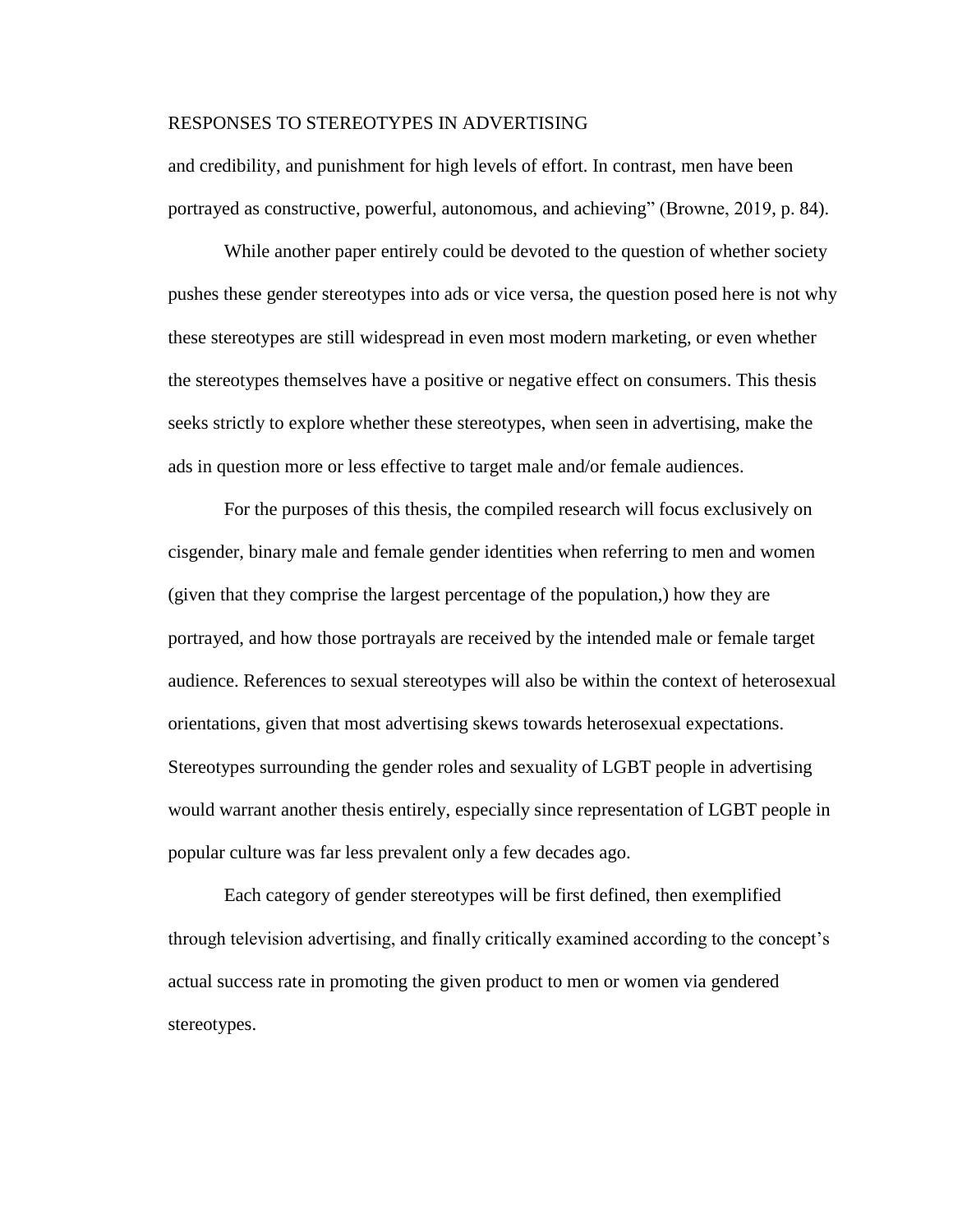#### **Categories of Gender Stereotypes**

#### **Gender Stereotypes Defined**

First, before delving into discussion of gender stereotypes, it is necessary to illuminate the definition of a stereotype. According to Petcu (2018):

Beyond the wide diversity they take, stereotype definitions follow the idea of mental scheme, of a simplified structure, easily applicable and recognizable in actual situations. The stereotype helps an individual build a certain way to perceive things and understand reality, a way of knowing the world, or an anchorage in a certain context (p. 1).

In this thesis, stereotypes as presented in advertising will be differentiated by the categories of linguistic and/or abstract gender stereotypes, contextual or role-based stereotypes, and sexual stereotypes. All these categories prescribe different traditional techniques for marketing to men or women in different ways. First, it is necessary to determine what these gendered tactics are; second, as is the primary purpose of this thesis, one can examine the positive and/or negative responses of men or women to advertising which seeks to gain and keep their attention via gendered approaches and expectations.

#### **Linguistic Gendered Stereotypes**

Advertising is a highly visual art, especially in the digital age, but even in the absence of imagery, stark expectations for men and women remain evident. In a 2016 study, Christopher compiled 500 slogans from the preceding 11 decades—all from wellknown, successful companies—and divided them between traditionally male or female language.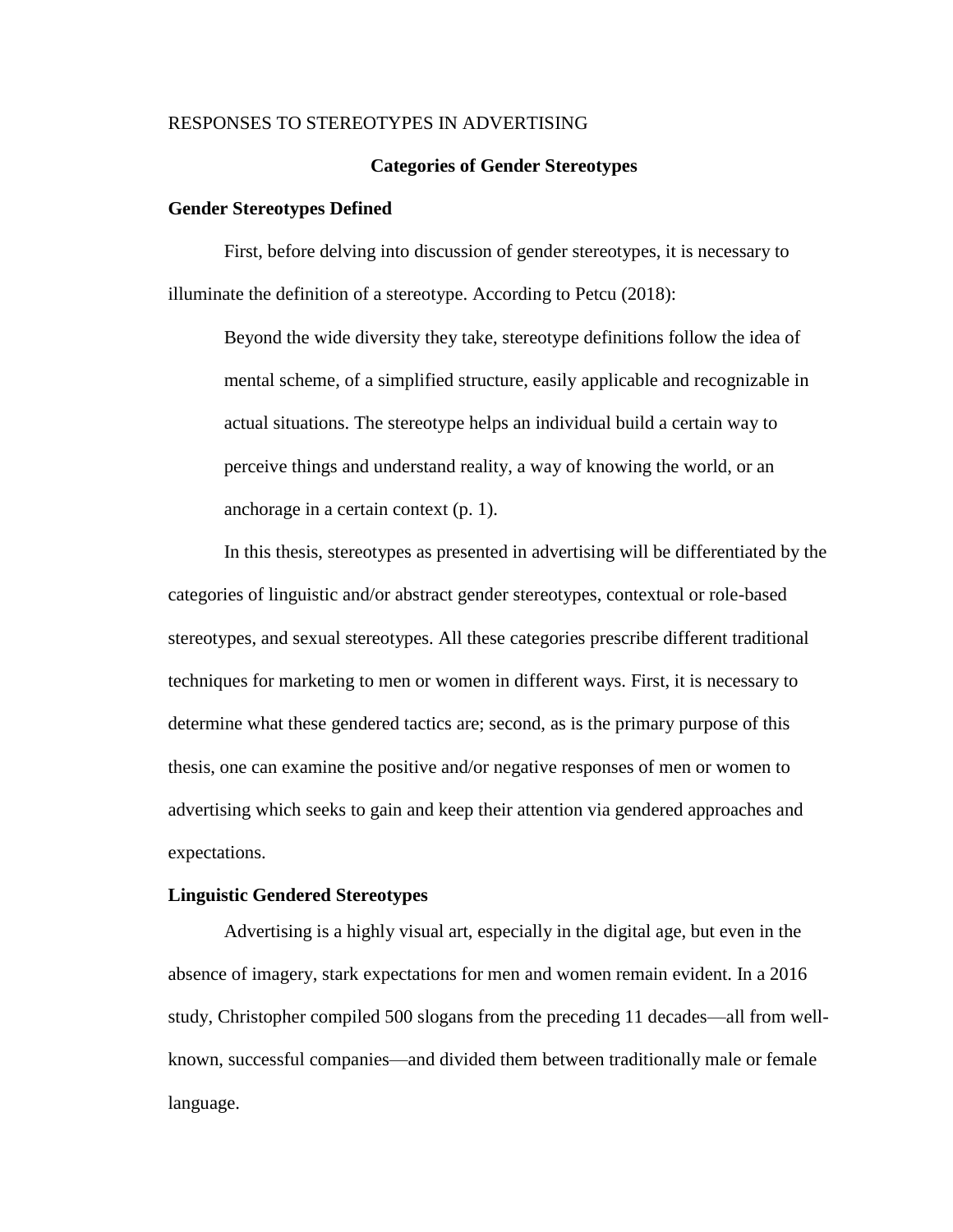Traditionally male language is stylistically lean, direct, assertive and actionoriented, while traditionally female language is elaborate, often hyperbolic and frequently indirect. Christopher's (2016) complete findings indicate an increasing trend since the 1970s towards the masculine approach to marketing and away from the feminine approach, with nearly 77% of slogans written in the masculine style as opposed to less than a quarter in the feminine.

Some of this shift towards concise language can be credited to the increasing clutter of messages in a vast, growing digital space, but gender remains a significant component, as indicated by the continued presence of feminine language almost exclusively in ads targeted towards women. These feminine slogans are "relatively long, use subordinate clauses, co-ordination, hedges, and play on words and emotions" (Christopher, 2016, p. 5). Masculine language, however, persists in male-oriented products such as automobiles and alcohol.

This persistence of male language is surprising, given that the target audiences are often female or mixed, not strictly male. Eisend (2009) states, "For example, more than 50% of buyers of new cars, a product that is traditionally perceived as primarily bought by men, are female" (p. 9).

The preference for direct, concise, action-oriented slogans for men—rather than more flowery, abstract slogans for women—also reflects an expectation that men are practically motivated while women are more emotionally driven. Eisend continues, "While the feminine style demonstrates the outpouring of feelings, the masculine style is brief, 'clear and rational', 'assertive' and shows control… It appeals to authority unlike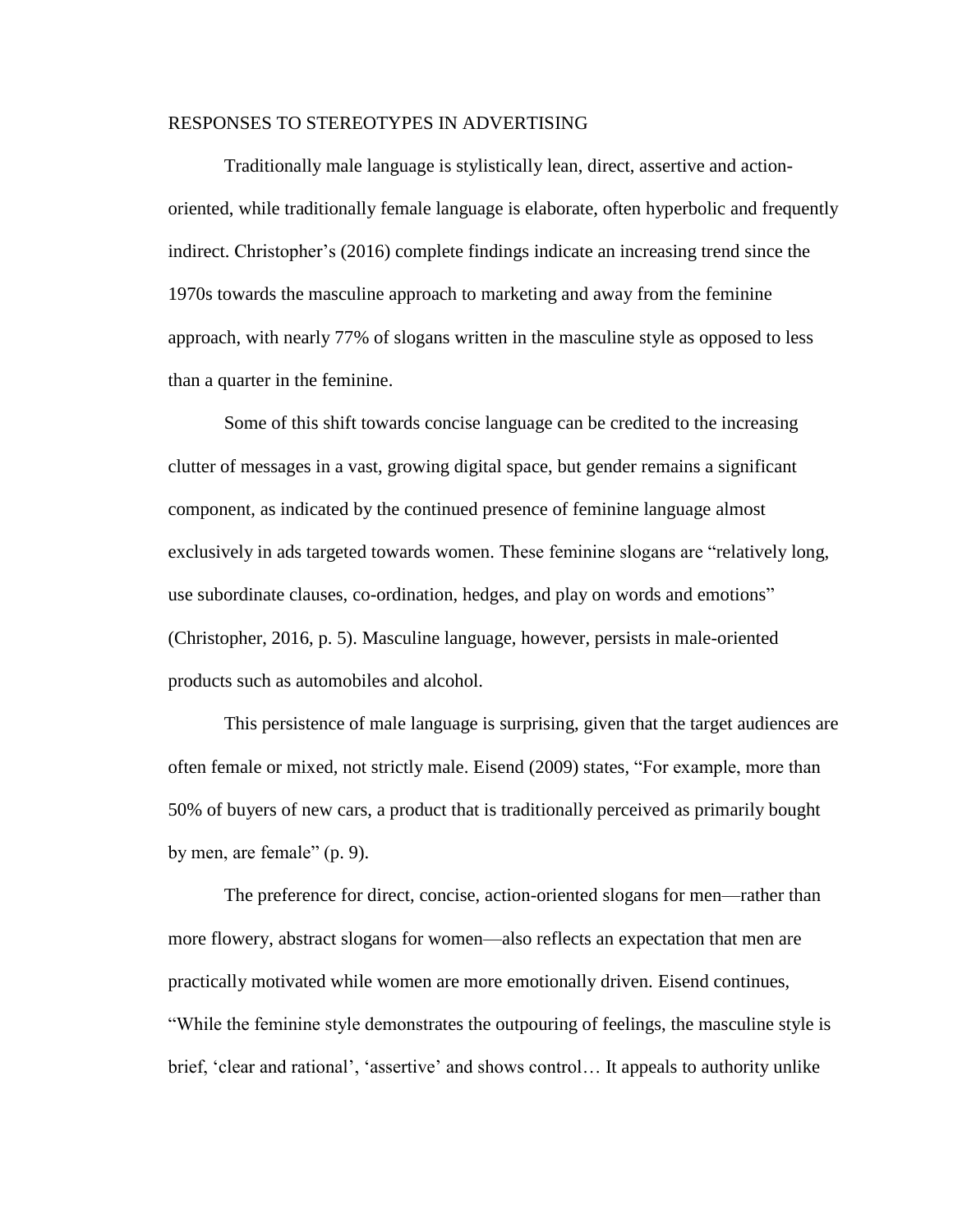the feminine style. The feminine expressions are also more indirect compared with the curt male expressions" (Christopher, 2016, page 2).

#### **Contextual Gender Stereotypes**

Eisend's study broke down contextual elements of gender in advertising to include several subcategories, namely occupational status (role location), physical characteristics (age), and the "role behaviors" of characters in an ad as they interact with the product advertised, such as the mode of presentation, reasons given for credibility, argument, product type, concluding comments, and setting/environment (Eisend, 2009, p. 6). The ads sampled were all released between 1971 and 2005.

Men and women were portrayed with multiple differentiations throughout this broad sample pool. Most specifically, women are four times more likely than men to be presented in a dependent role, 3.5 times more likely to be shown in a domestic environment, more than twice as likely to be associated with domestic products, and three times as likely to be using a product rather than authoritatively recommending it. Men, on the other hand, are four times more likely to be shown visually rather than reduced to a voice-over and more than three times more likely to be presented against a background of women, whereas women are rarely presented as the foreground against a background of men (Eisend, 2009, p. 14).

According to Eisend (2009), "The magnitude of stereotyping is highest for occupational status," with men nearly four times more likely to be shown in a position of workplace authority than women (p. 14).

In a similar sampling of 87 advertisements from 2006, "When women were not something to gaze upon, they often were depicted in the roles of nurturers of children,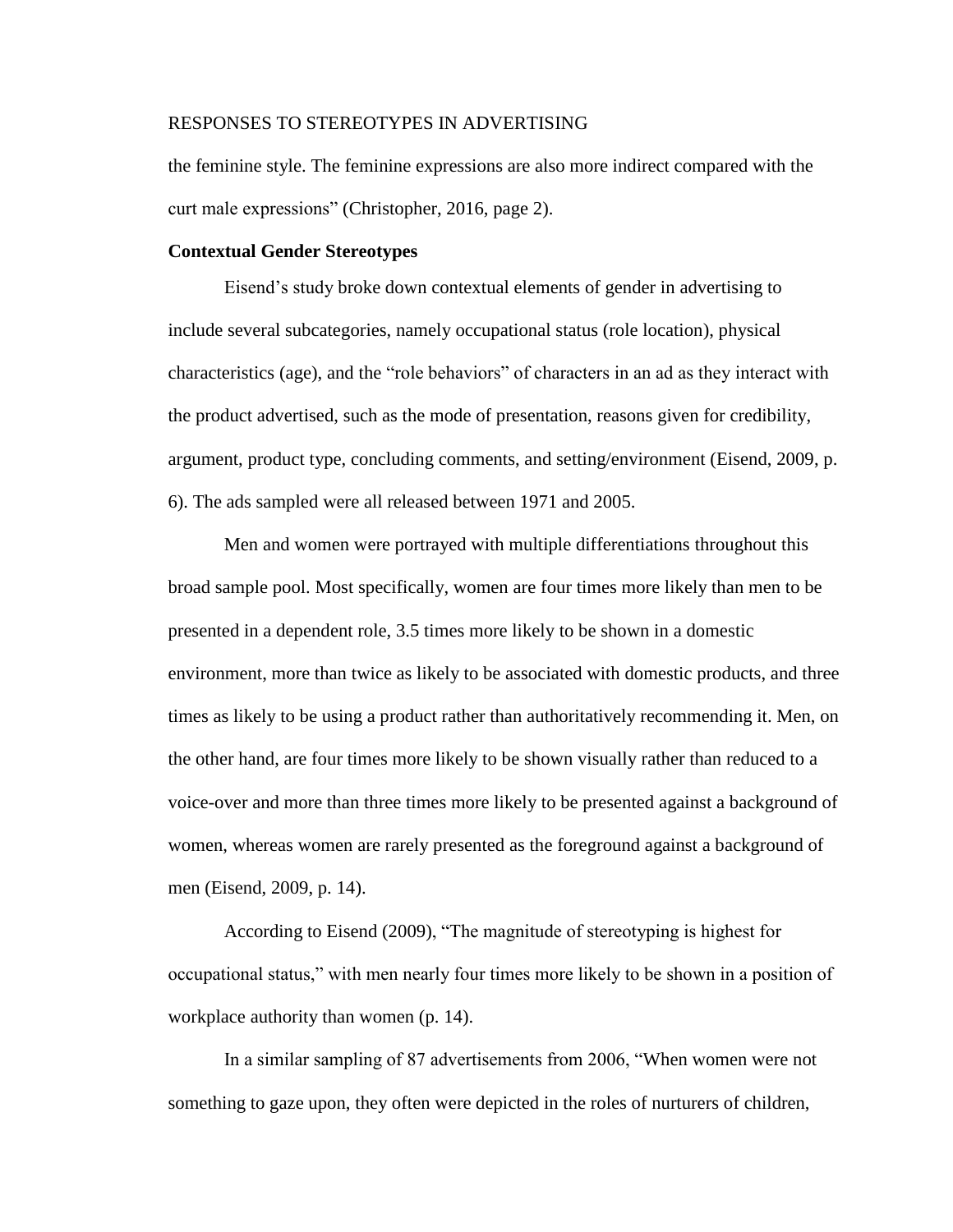keepers of order within the home, or cooperative brokers, usually among other girls and women" (Timke, O'Barr, 2017, para. 17).

Regarding children, Bush's (2013) study of advertising for children's products (featuring children) determined that gender stereotypes appear even at that young age, ranging from more obvious stereotypes (boys shown with cars; girls are shown with dolls) to a variance in perceived independence of little boys versus girls. Male children are shown alone, on a group of other boys, or entirely unsupervised far more often than female children, who are almost always shown supervised. In addition, there are differences in who is expected to supervise children. Post-1990, men are shown supervising children alongside women more often than pre-1990, but even so, women still are the default for supervising a singular child in an advertisement (Bush, 2013, pp. 1-12).

## **Sexual Gendered Stereotypes**

Additionally, the phrase "sex sells" is well-known for a reason: the advertising industry has used sex as a marketing tool since its earliest days. According to Mager and Helgeson (2010), a focus on body parts as opposed to whole people and the continued reliance on suggestive poses indicates "a stronger emphasis on the female body... Females were depicted in these ways more often than males were. Further, males were represented by body parts less frequently over time" (p. 12).

The phrase may simply be "Sex sells," but based on commonly employed advertising practices, most advertisers clearly believe that a sexual appeal to heterosexual men is more powerful than an equivalent appeal to heterosexual women.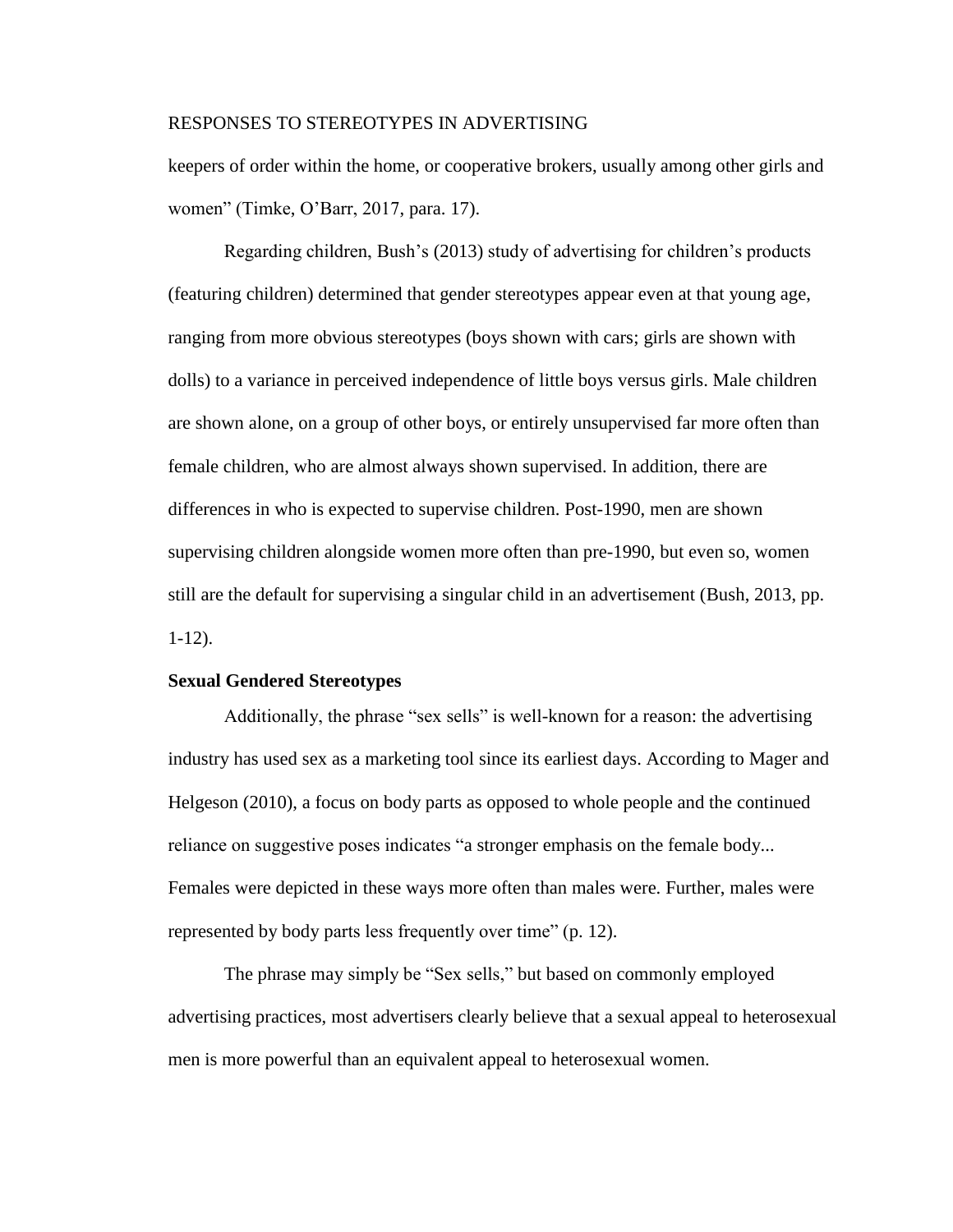Even when the context is changed—an attractive woman in a print ad targeting women, for instance, or vice versa for men—the chosen depictions of men and women rarely shift away from stereotypes. In Petcu's aforementioned 2018 study, which compared 2012 editions of *Cosmopolitan* and *Men's Health*, there were twice as many ads in the women's magazine as compared to the men's. Many of *Cosmopolitan*'s ads featured a provocative, young, traditionally beautiful woman, but those ads rarely featured men in a sexual capacity, even though the presumed target market is heterosexual women. The implied benefit of using the advertised products is the achievement of an abstract, feminine ideals. To the contrary, *Men's Health*'s ads frequently featured attractive women flanking any present male models, offering a sexual reward to purchasers of a product. Even in ads that didn't feature male models, women were still placed in close proximity to the marketed product, often touching it, again associating sexually appealing women with product ownership.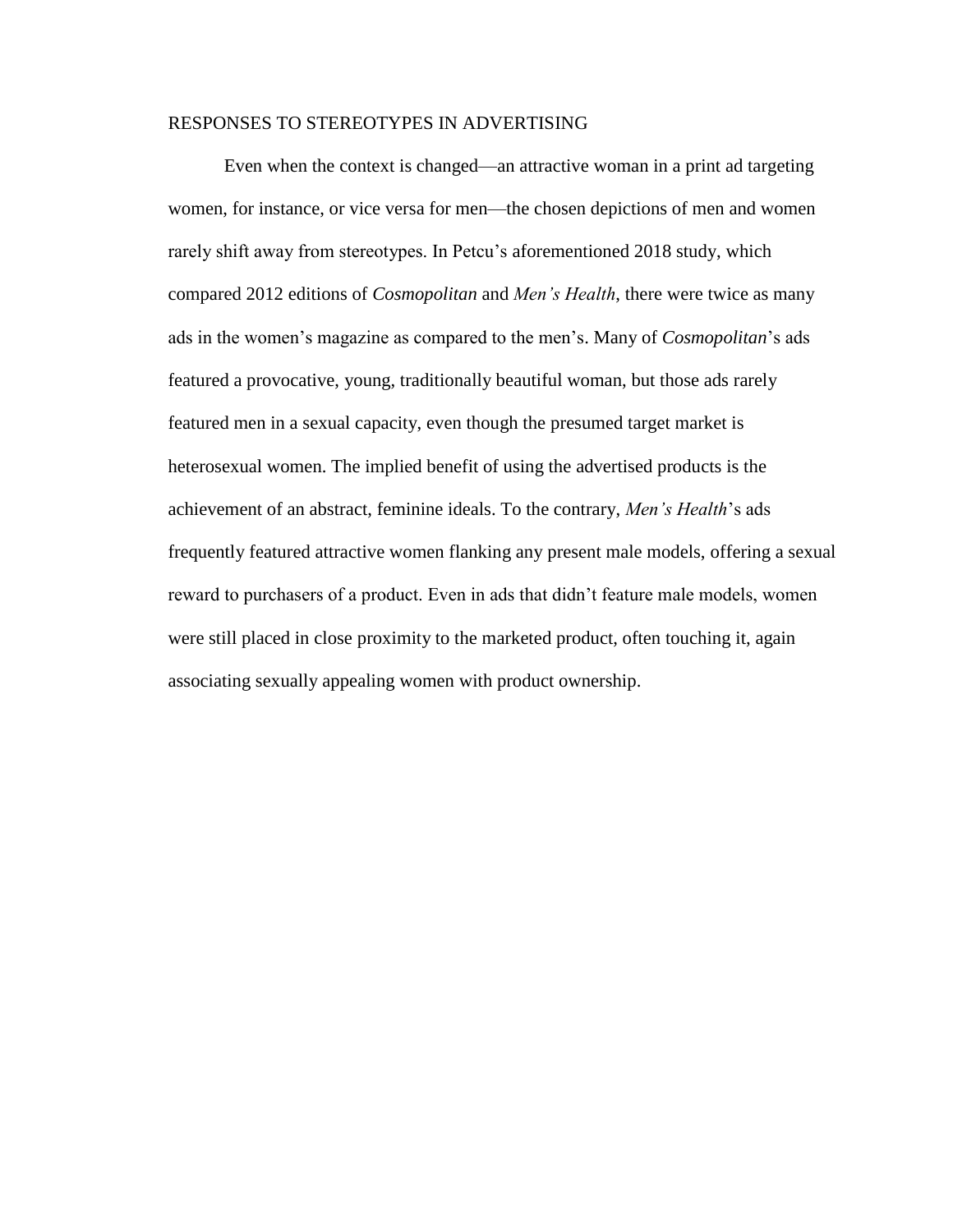#### **Examples of Gender Stereotypes in Television Advertising**

To further illuminate the presence of these stereotypes, the next section will evaluate contrasting examples of ads in each category which employ either male or female gender stereotypes in their approach.

#### **Linguistic Gender Stereotypes**

An example of the masculine ad approach is the Mercedes Benz 2018 Super Bowl commercial, in which a man, dressed in business casual attire, is stopped by a red light. While he waits for the light to change, various intimidating motorcycles and race cars pull up alongside him, revving their engines. A voice-over describes the horsepower and rapid speed of the new Mercedes. The driver, the commercial's main character, makes eye contact with the racecar drivers—an unspoken challenge. As the light shifts from red to green, another random businessman frantically sprints across the street, the narrator commenting that given the Mercedes' new speed, people will get out of your way. This relies heavily upon competition, assertiveness, statistics-based superiority, and an implied threat of violence (BestAds 247, 2018).

Contrast the Mercedes commercial with a 2018 ad for Enterprise Car Sales, in which a woman (actress Kristen Bell) sits in a stationary car, visibly frazzled, yelling a combination of warnings and directions at her children in the backseat. The camera moves to reveal the punchline—Enterprise salespeople, not children, occupy the back seat. Bell is supposed to be test-driving the car, but her idea of a test-drive is imagining what it will be like to manage her unruly children in a new vehicle. A voice-over plugs Enterprise's customer service without a word about what cars are offered, what the stats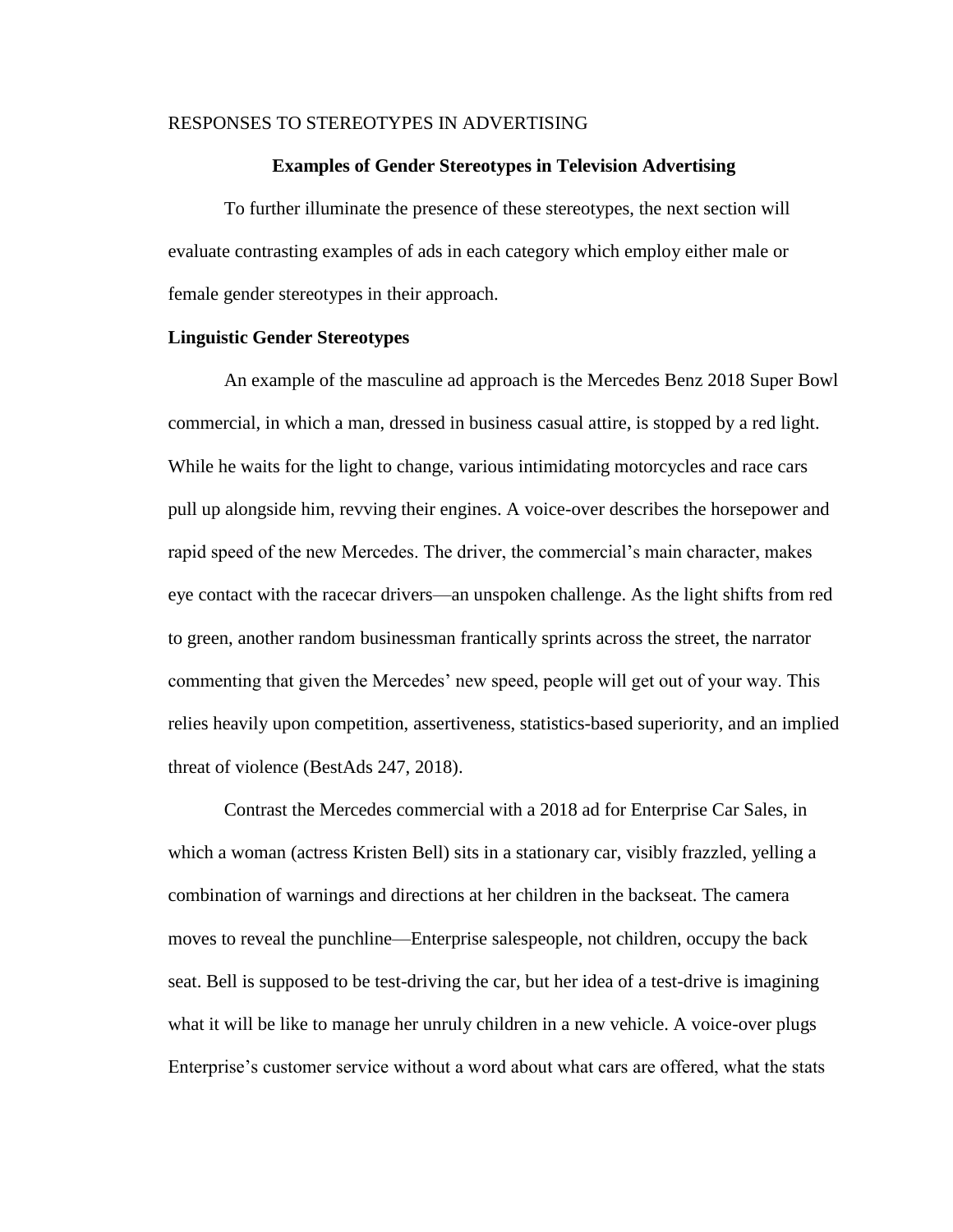on those cars are, or anything to do with price. The emotional relatability of Bell's character, the suburban mom, is the advertisement's central conceit, an approach that would seem comically out of place if it were a father "test-driving" the car by yelling at imagined children (Enterprise, 2018).

#### **Contextual Gender Stereotypes**

The opening statistics of this section—that men are far more likely to authoritatively recommend a product rather than using it, especially domestic products prove true in a comparison between a 2018 ad for Tide detergent and a 2017 ad for Lysol cleaning supplies.

The 2018 Tide ad series originally aired during the Super Bowl, revolving around central actor David Harbour from Netflix's *Stranger Things*. Each commercial pretends to be another type of typical commercial. Harbour drives a car beneath a perfect sunset; he laughs raucously while drinking beer with friends; he places shiny new jewelry on a woman's neck. In each instance, it is revealed at the end of the ad that it isn't an ad for a car, beer, jewelry, or otherwise—actually, it's a Tide ad, designated by the overwhelmingly clean whiteness of all fabrics shown in the commercial (Dalibor Truhlarm, 2018, 10:06-11:06).

No one, not even spokesperson Harbour, uses a Tide product onscreen in the "It's a Tide ad" series. Both men and women shown in the commercial have newly white clothes, but never suggest that Harbour (or any other men) are doing their own laundry. Harbour serves as a recognizable face for a recommendation and a humorous central character, but as the statistics presented as this section's start indicate, even the Tide ads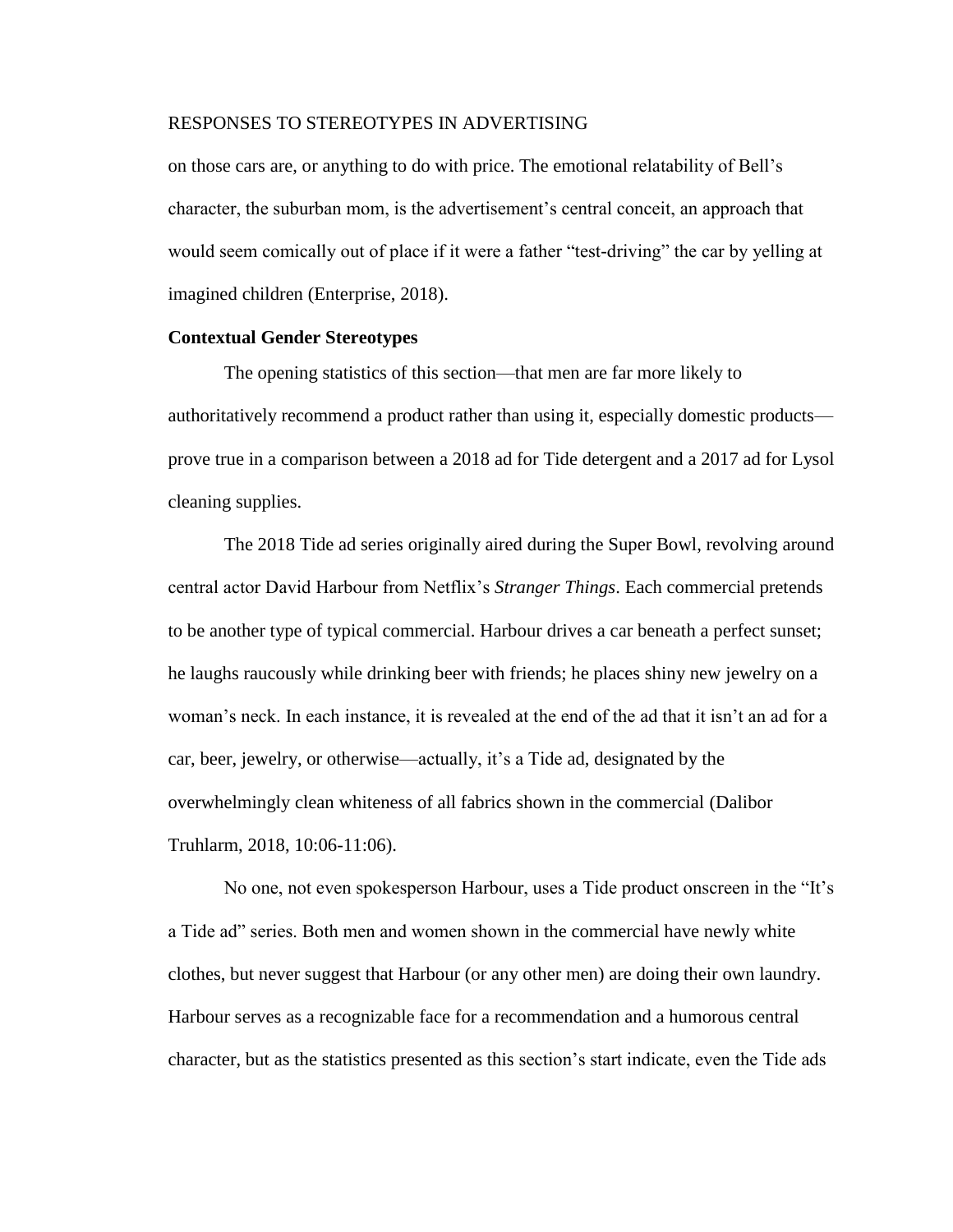targeted towards men avoid directly associating men with the use of household products and presume authority from a speaker that never visibly uses the product.

In the 2017 Lysol ad, on the other hand, various young children face daily difficulties. A little girl falls asleep on the couch; bullies steal a young boy's hat; but in each situation, a larger-than-life animal friend steps in, whether it be a lion serving as a pillow or an elephant rescuing the harassed youngster. At the commercial's end, text appears on the screen: "Protect like a mother. It's what you do. It's what we do." The Lysol logo appears, and the commercial fades out (Lysol, 2017).

Not only does this commercial echo the feminine focus on emotion mentioned in the previous section, but it also presumes that women, primarily, will be the ones interested in domestic cleaning products, even though both men and women obviously need to keep their homes clean.

#### **Sexual Gender Stereotypes**

Countless examples of sexual advertising exist, but once again, Super Bowl ads provide an excellent example of high-profile campaigns to critically examine. Technological products are frequently associated with and marketed primarily to men, but Go Daddy, a host website that sells domain names, took it one step further in their 2012 Super Bowl commercial. The ad features a completely nude female whose face, eyes, and any other personifying features are never shown in frame, making her more of a prop than a central character. Two other women, clad entirely in leather and heels, are the characters of the commercial. The two women proceed to write new domain names in body paint all over the nude subject's body, the camera angles heavily implying that they're also painting body parts which could not be aired on TV. At the commercial's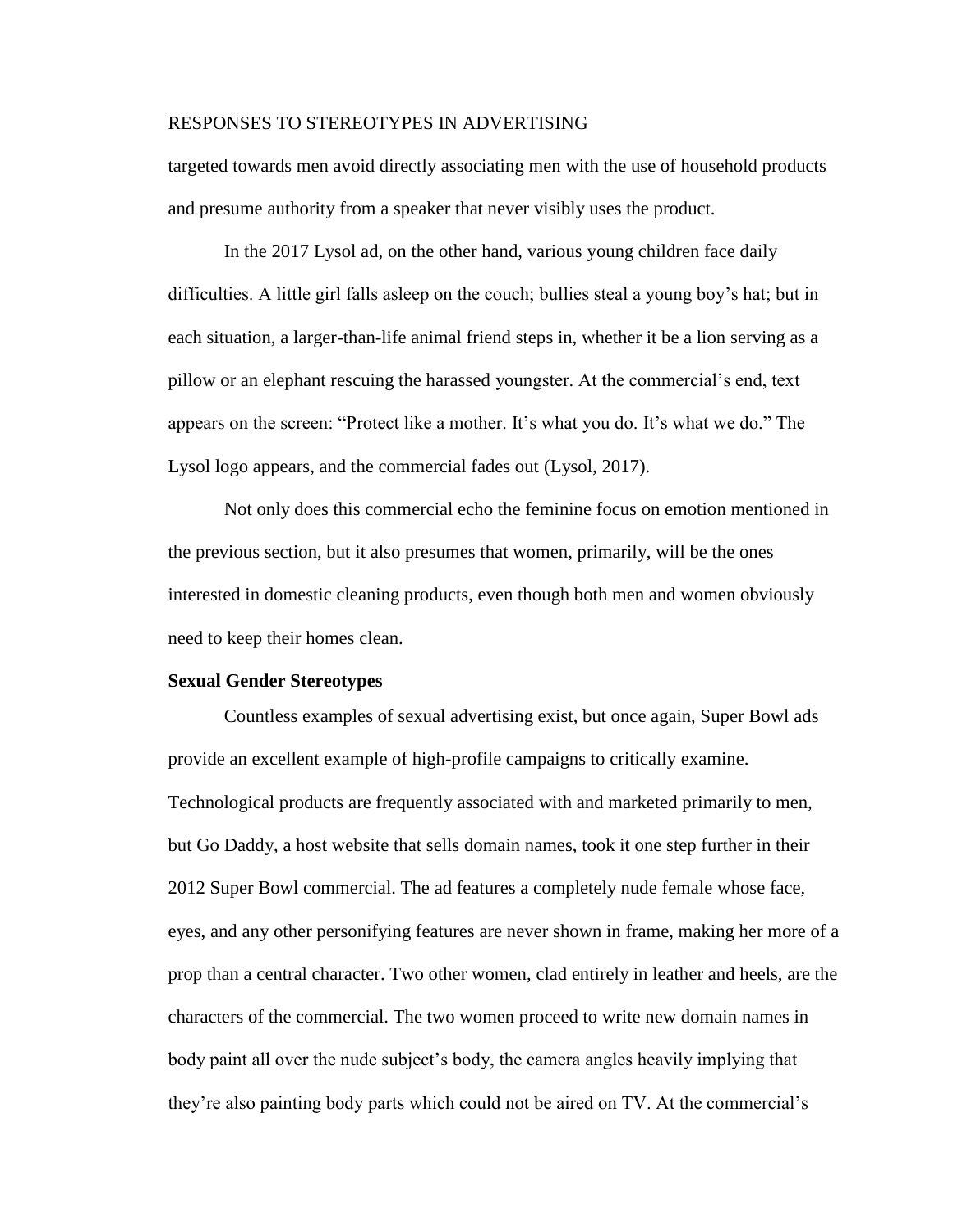end, onscreen text prompts the viewer to "see more" at Go Daddy's website in an obvious double entendre (Commercial TV, 2017).

Even though the ad completely features women and excludes men, the women are treated as sexual objects for the benefit of a presumed male viewer. The nude model is completely stripped of agency, and the other women are present only to comment on and/or react to her body in a sexualized way. The ad also provides no unique information on Go Daddy's web hosting service, choosing instead to focus entirely on the sexual appeal for their non-sexual product.

Contrast this with the 2008 Victoria's Secret Super Bowl ad. Victoria's Secret only sells products for women, but while the ad is certainly sexual, it makes no appeal to the sexual desires or fantasies of presumed female viewers. Instead, it features a beautiful female model in lingerie playing seductively with a football. Text onscreen reminds male viewers that the football game will soon be over, and the real "games" can begin after the television is deactivated (moetdude, 2008).

The price, comfort, quality, or confidence-building qualities of the lingerie for the woman wearing it are ignored in lieu of her making prolonged eye contact with the camera, batting her eyelashes, parting her lips, making an unspoken promise to men instead of female consumers of the product.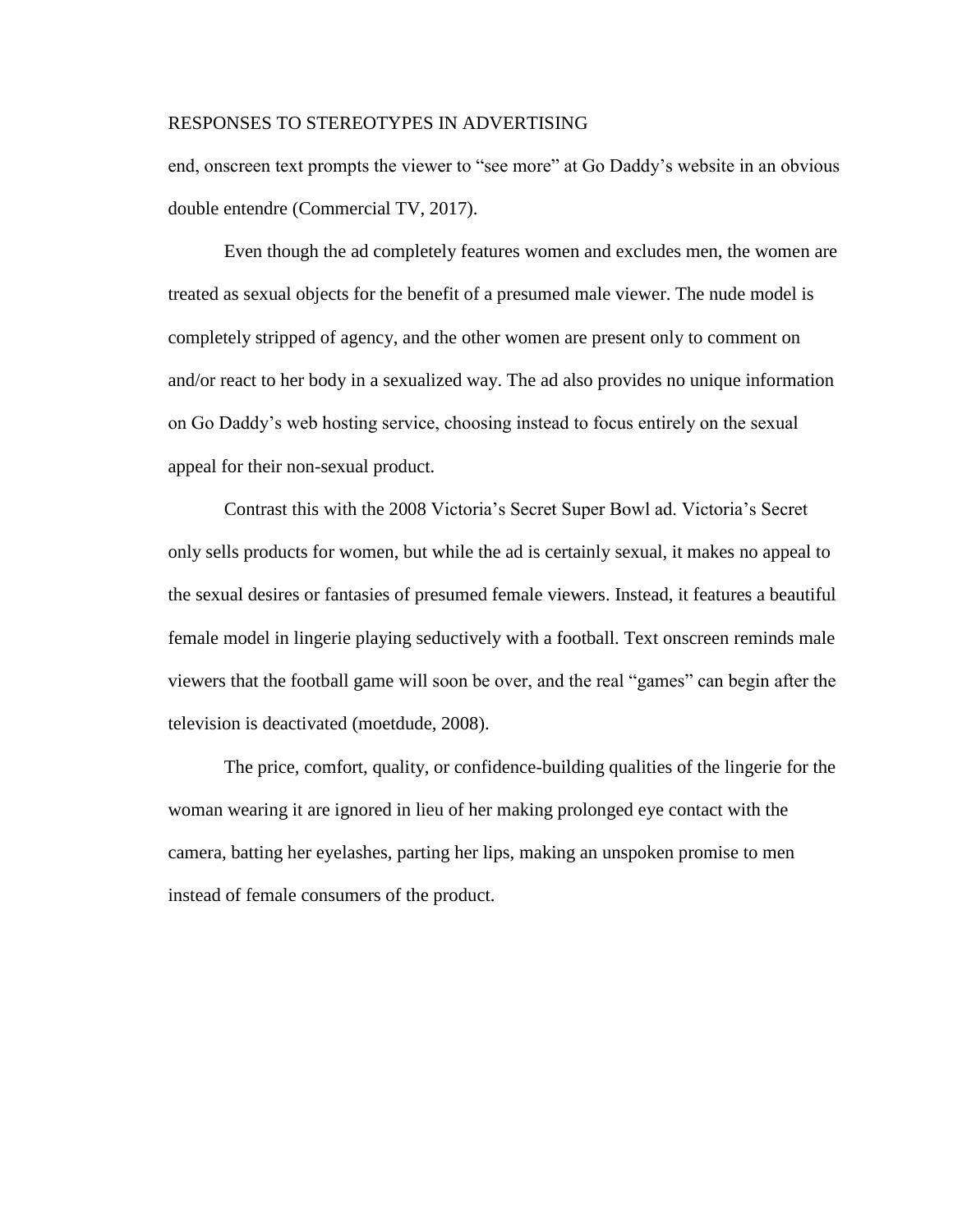#### **Statistical Success of Gendered Stereotypes in Ads**

#### **Evaluating Approaches**

Having examined the various subcategories of gender stereotypes in advertising, a researcher is now equipped to pose the question: are these stereotypes still effective in selling product? It is not the morality, but the effectiveness, of these traditional tactics that stands in question. From a purely practical business standpoint, do men in 2019 still become more interested in a product when marketed via to-the-point language, actionoriented pitches, male-oriented power dynamics, and appeals to heterosexual male sexuality? Are women in 2019 positively influenced by ads which rely on elaborate linguistics, emotional resonance, presumed domestic focus, and frequent redirection from sexual desire to achieving sexual desirability? In the following section and subsections, each category of gender stereotypes in advertising will be analyzed according to its statistical success and critical reception in recent years.

#### **Concrete or Abstract Advertising Approaches**

First, there is the question of traditionally masculine and feminine, or concrete/action-based vs abstract/emotional, approaches in advertising. As the earlier section established, flowery language is usually reserved for ads targeting women, as are emotional appeals to the target market. Are women actually more responsive to emotional advertising than men? If so, how much of a difference is there? Is there still an untapped market of men who react positively to emotional ads, or does it make business sense to assume that more straightforward pitches are preferable to male consumers?

To begin with, regarding masculine or feminine phrasing choices, Mukherjee's 2014 study on female, male, or neutrally perceived keyphrases in online searches is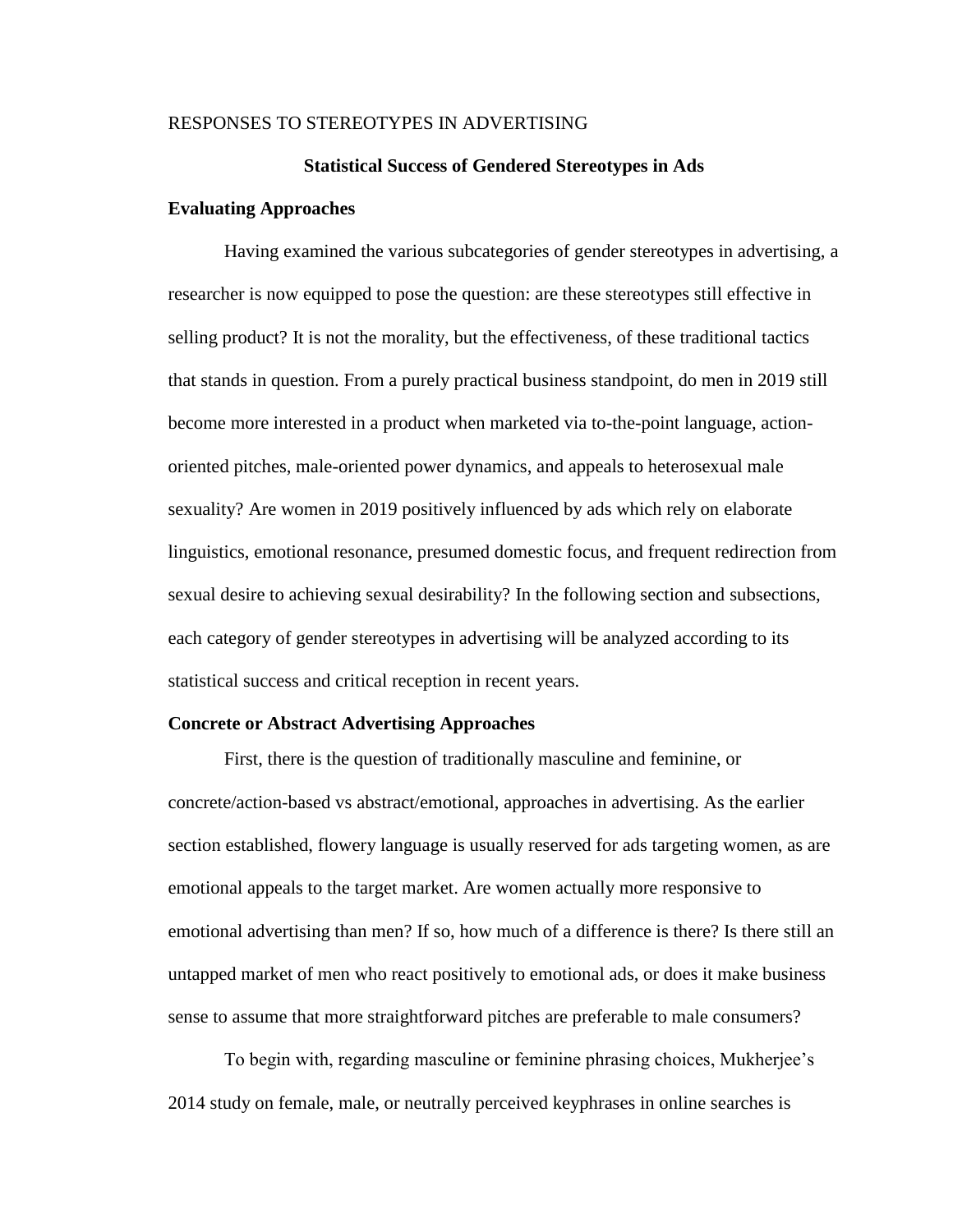helpful in examining these questions. Mukherjee (2014) divides brand slogans/keyphrases into six categories: "female-branded, female-unbranded, malebranded, male-unbranded, neutral-branded and neutral-unbranded" (p. 3). Branded keyphrases mention the brand in question, while unbranded phrases do not. Mukherjee's study indicates that feminine keyphrases which also mention the brand in question performed the best of all six.

Overall, women's online searching converts directly to purchasing much more often than men. Unbranded phrases, especially those targeting men, are significantly less successful at translating searches into sales. As a result, it follows that phrasing slogans differently for women than for men—or deliberately targeting women rather than men in an online campaign—makes good business sense beyond simple stereotypes.

According to Lee and Hong's 2016 study of social media marketing, there are several principles which govern the general effectiveness of emotional ads on social media:

our results determined three antecedents of behavioral intention to express empathy about a SNS ad; namely, attitude toward empathy expression, subjective norm, and privacy concerns… informativeness and advertising creativity were found to be significant predictors of attitude toward empathy expression while emotional appeal was not (p. 371).

An emotional appeal, by itself, is often not enough to prompt the average consumer to like or share an ad on social media. Consumers also have preconceived notions about what ought to spark emotion for them, what sparks emotion for their peers,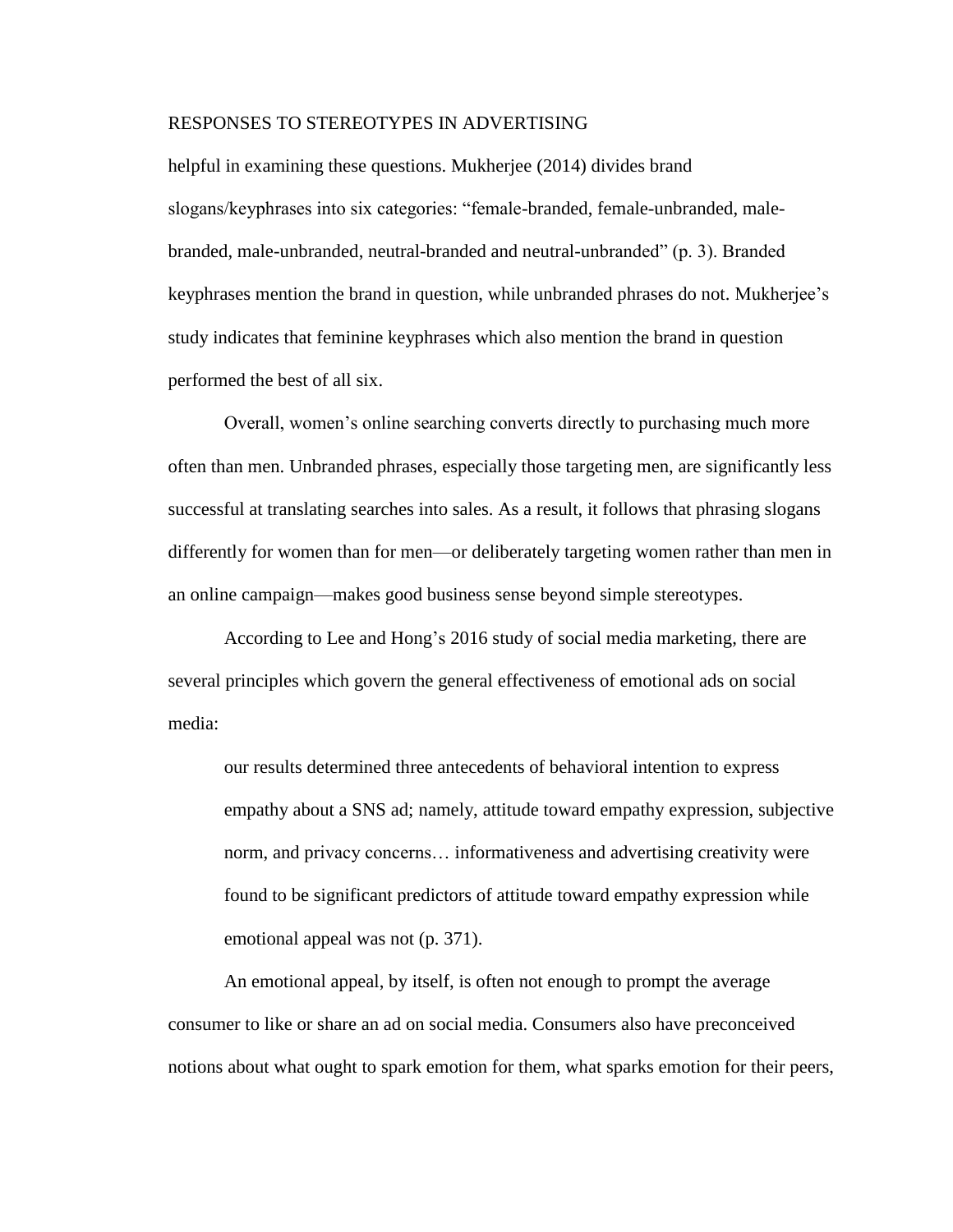and how their peers online will perceive their display of a particular emotion in response to this particular ad, as evidenced by the stereotypical assumptions about men versus women throughout this research. In addition, if the emotional appeal is presented without informative details on the product or a creative approach surrounding the message, the resulting ad may be emotional, but it may nevertheless become lost in the noise. It follows that the masculine approach of informational ads must meet the feminine approach in the middle to form multi-faceted, effective ads that are less likely to be merely scrolled past online.

According to Wang (2008), however, there is still a degree of validity to presumptions that women are more emotional than their counterparts. Namely, he cites several studies which indicate greater sensitivity to external emotional stimuli, stronger emotional responses, and neurological differences in processing emotion-focused content, making women more likely both to feel deep emotions and to interpret others' emotions correctly. Women also have higher empathetic, sympathetic, and empathic responses in many situations as compared to men. Based upon this preexisting research, Wang (2008) proceeds to examine a study of PSAs intended to evoke sadness followed by a desire to help.

According to Wang's 2008 study, women wanted to help more so after watching a sad ad than after watching a rational one, while men displayed the same response to both ads. It follows that it remains wise to target women with PSAs seeking help for a cause, and also to make those ads emotion-centric. It also follows, however, that while men lack an increased positive response to an emotional ad, they also lack a more negative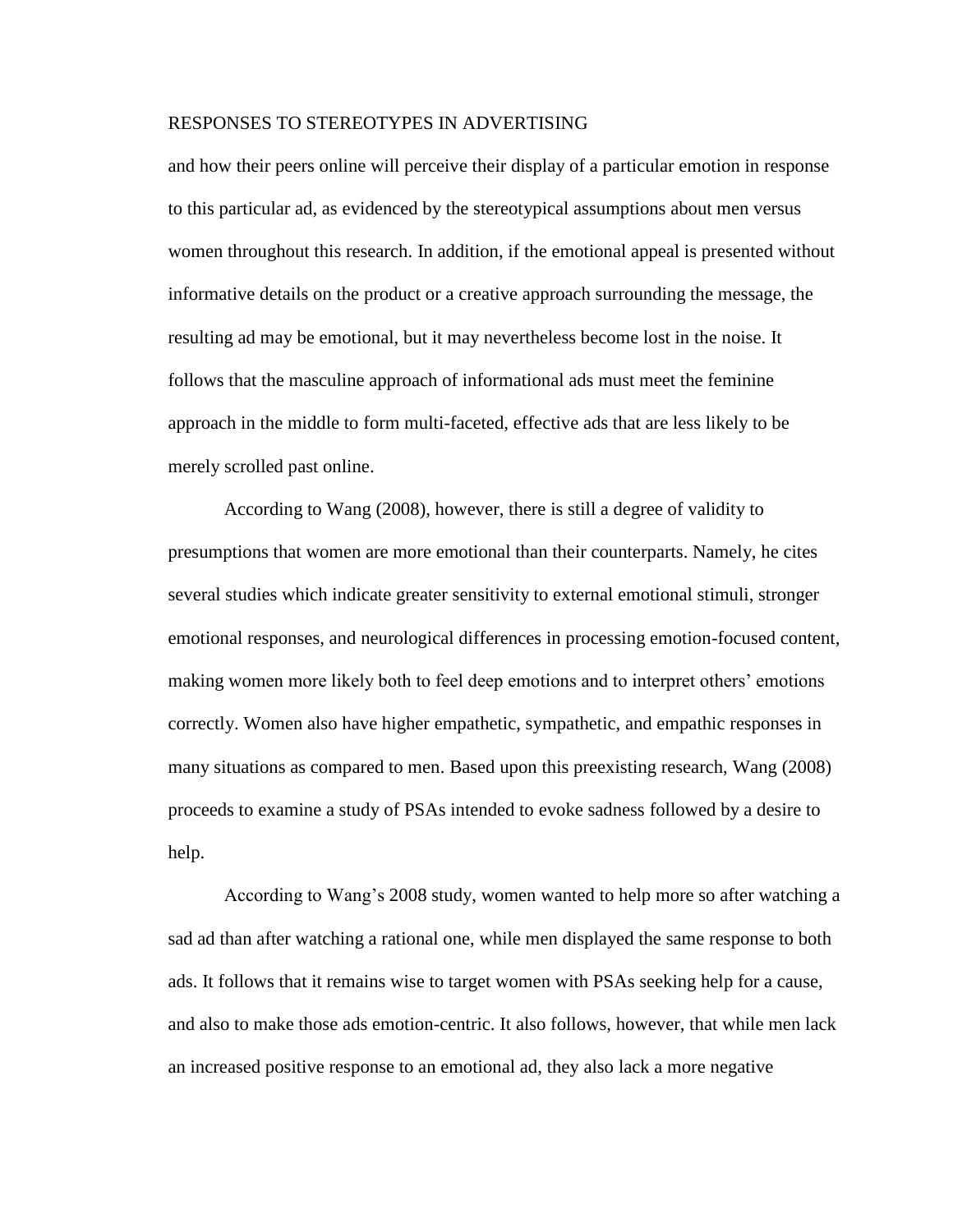response to an emotional ad as compared to a rational one. As a result, to reach the broadest possible audience with a PSA, some companies ought to consider an emotional appeal that doesn't presume an entirely female audience. Men, while less emotional than women, might also be moved to help and are unlikely to have a negative response, even if they have a less positive response than their female counterparts.

Keshari and Jain's 2016 study repeats that "The effect of gender on consumer response to rational appeal and emotional appeal was not found to be significant" (p. 8). Beliefs that women have a better response to emotional advertising are not entirely based in fiction, but the contrast (or lack thereof) with men is far more negligible than one might expect.

Fisher and Dube (2005) approach the question from another angle, postulating that men's emotional responses are regulated by how they expect to be perceived socially. They state:

In particular, males are reluctant to express emotions that are low on agency—a metaconstruct that refers to a mode of relating to the world by striving for mastery and power—because low-agency emotions are contrary to the masculine stereotype (Wiggins 1982). Based on this logic, males' emotional responses depend on both the presence of others in the environment and the agency of the emotion that is evoked. In contrast, agency is not a component of the feminine stereotype, and so females' public and private responses should be equivalent (p. 1).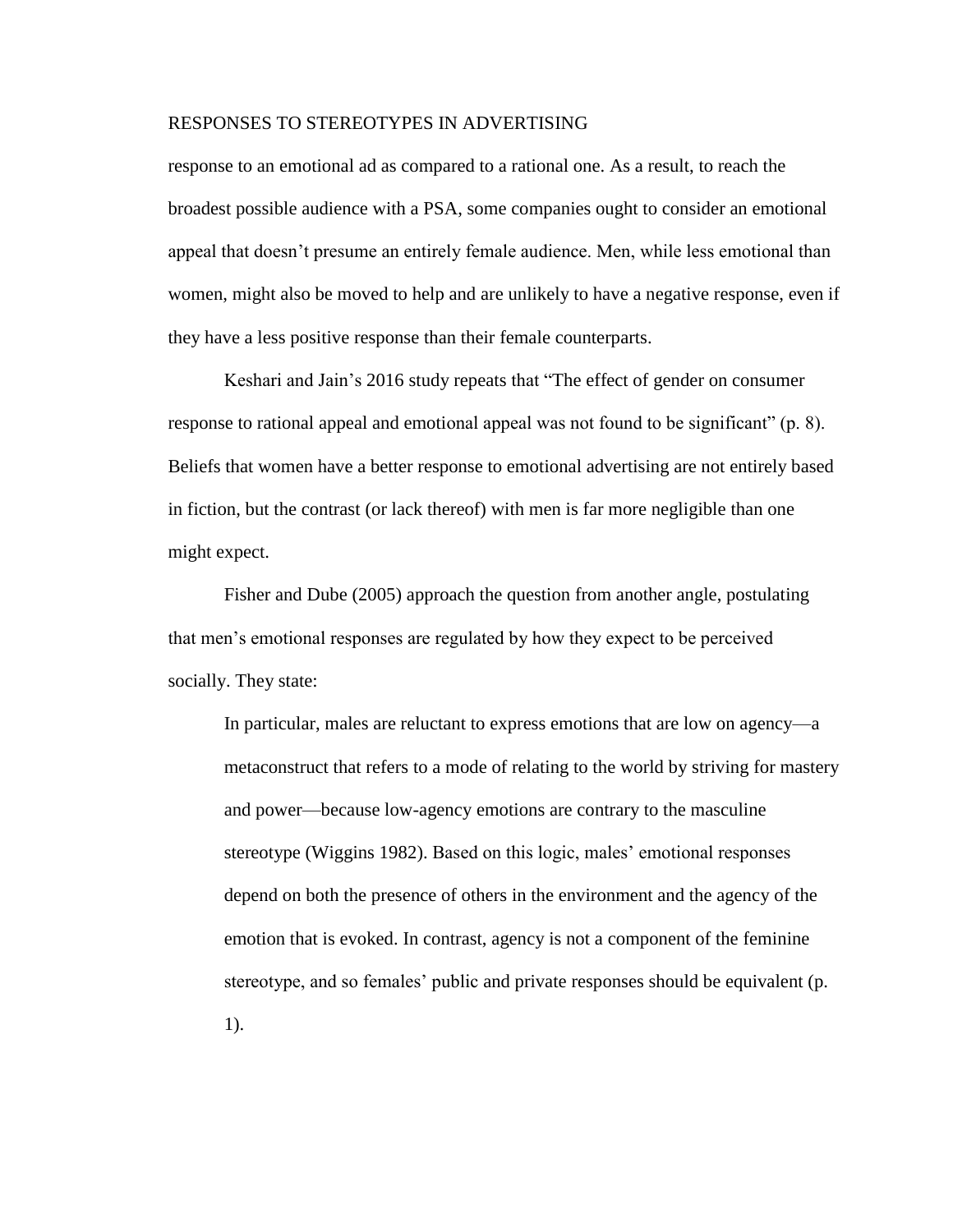Fisher and Dube (2005) further contend that males don't feel less than women scientifically, but they are socially discouraged from public emotion in a way that women are not. In their study, women showed the same responses to ads in both private and public settings, while men consistently had a reduced emotional response in a public setting.

Two conclusions follow from this. First, if men may be more comfortable expressing emotion in private than in public, than more personal, private forms of advertising, such as SMS or email, might be more likely to reach men with an emotional appeal. Second, as culture shifts over time, men's comfort with displaying emotional responses to advertising may increase, so further research on the social climate for masculinity would be more valuable than further research on perceived scientific differences between men and women's capacity to feel.

Lastly, a study by Zhang, Sun, Liu, and Knight (2014) determined that the type of service being advertised, not merely the gender of the target market, ought to be considered when choosing between an emotional or rational appeal. They write, "The use of emotional appeals in experience service advertising results in more favorable brand attitude than the use of rational appeals… The use of rational appeals in credence service advertising results in more favorable brand attitude than the use of emotional appeals" (p. 8). Regardless of if men or women are the target, the type of product or service being offered also ought to affect a marketer's choice of approach.

In summary of this section: when it comes to linguistic distinctions between malefocused and female-focused ad campaigns, women do consistently respond better to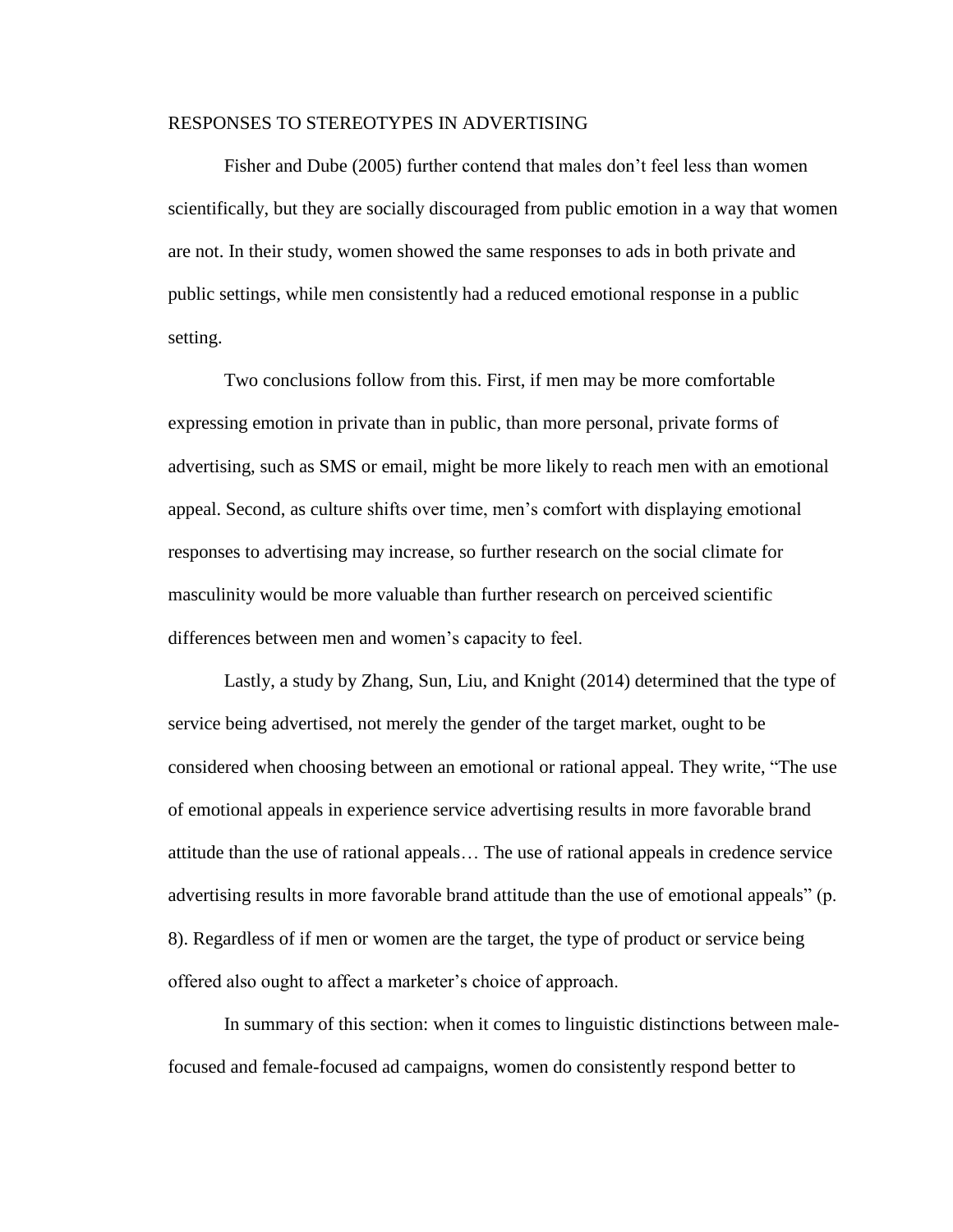female-coded keywords, especially if linked to the brand in question. Women's online searches are more likely than men's to become eventual purchases, so targeting women with branded, traditionally female keywords in online advertising is in fact effective.

Women are also more motivated by emotional appeals, but men show similar levels of response to emotional as compared to rational ads, making an emotional appeal extra effective on women without having a negative response from men. In addition, men are more likely to respond to emotional appeals when they aren't forced to admit or portray that emotion to their male peer group. The decision between an emotional or rational appeal also ought to be directed by the type of product or service being advertised, since strictly practical services naturally would lean towards a rational appeal, for instance.

## **Contextual Gender Roles**

As was mentioned previously, contextual gender roles contain such elements as occupational status, apparent involvement in domestic affairs (or not,) age, stereotypical gender behaviors, perceived reasons for a man's credibility as opposed to a woman's, setting for the ad (an office or a home?), and position relative to the opposite gender (such as a man presented against a background of beautiful women.) Are stereotypical gender roles still viewed as relatable and enticing to consumers of the targeted gender? Do these responses differ between men and women?

Navarro's 2012 study of 215 articles from 151 academic journals indicated an overall increase in concern about stereotypes in advertising. The articles are predominantly written by women, addressing ads' depictions of young people ages 18-30 years, and more likely concerned with female stereotypes than male ones.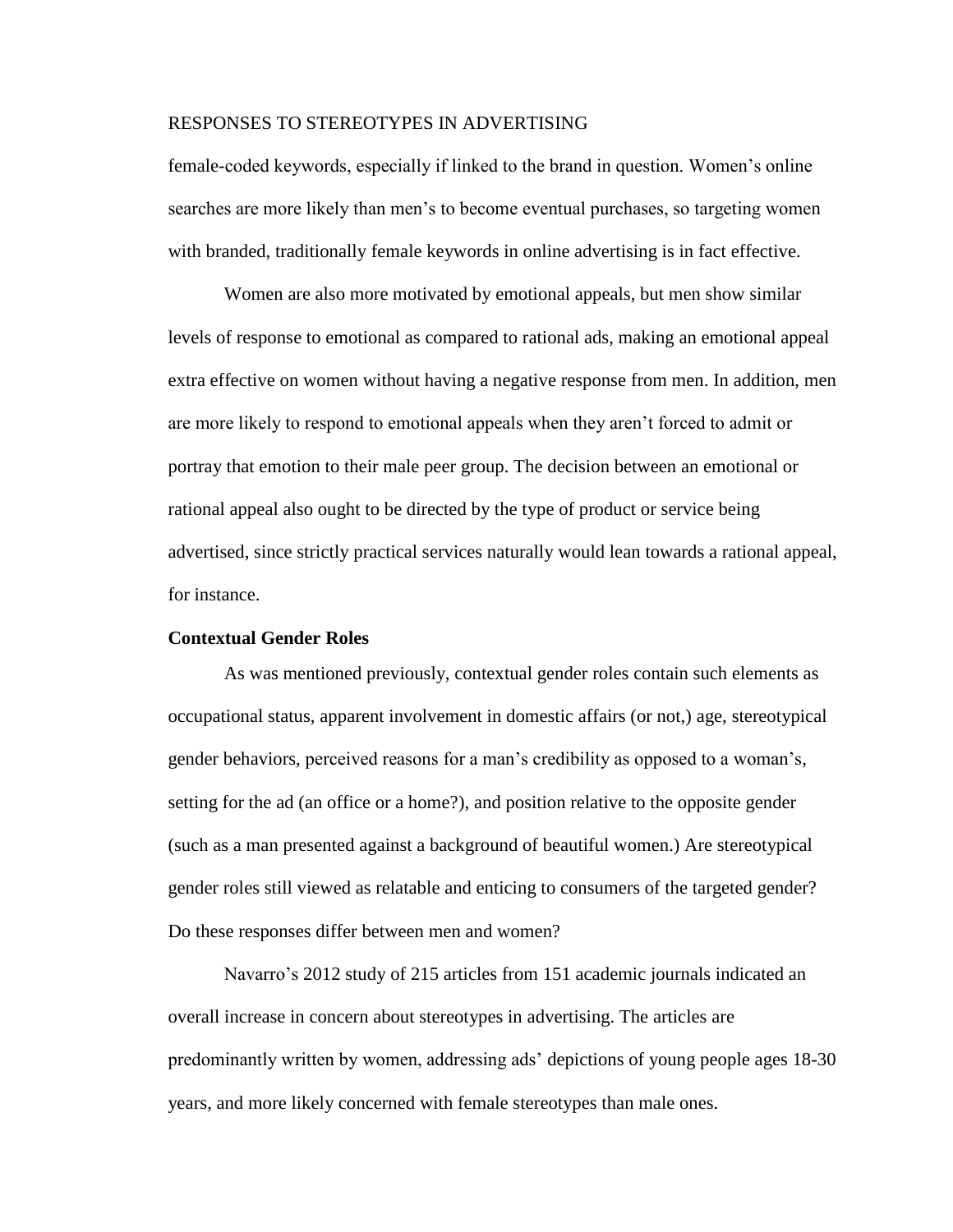"'Advertising and woman' was the most frequently used keyword in articles... at 35% of the total, followed by 'advertising and gender' with 33% and, much further behind, 'advertising and stereotypes' and 'gender stereotypes and advertising', with 11.9% and 6.9% respectively" (Navarro, 2012, pp. 6-7). In addition, "the concept of gender/sexist stereotypes appeared in 83.3% of the articles" (p. 7).

Despite this significant increase in concern about female gender stereotypes in advertising, Navarro (2012) also notes that even these academic sources rarely research audience response to the stereotypes, preferring to focus on the sheer prevalence of such stereotypes. Navarro's study indicates a generalized increase in concern about gender stereotypes in advertising, but further sources are needed to address consumer response.

According to Chu, Lee, and Kim's hypothesis, atypical approaches to gender stereotypes in advertising can pique interest in the ad. If, however, the approach is too different from what viewers have come to expect, then that interest can slide towards confusion or discomfort instead. Chu elaborates:

Whether an evaluation is relatively more favorable or unfavorable is a function of how easily the processor can satisfactorily resolve the incongruity. Mandler… suggests that resolving moderate incongruity leads to a positive state, such as curiosity or interest, whereas failing to resolve extreme incongruity leads to a negative state, such as anxiety tor discomfort. Non-conventional ads… are viewed with curiosity because they are atypical, and viewers can resolve moderate incongruity (male spokespersons using female-gendered products such as home appliances) (2015, p. 3).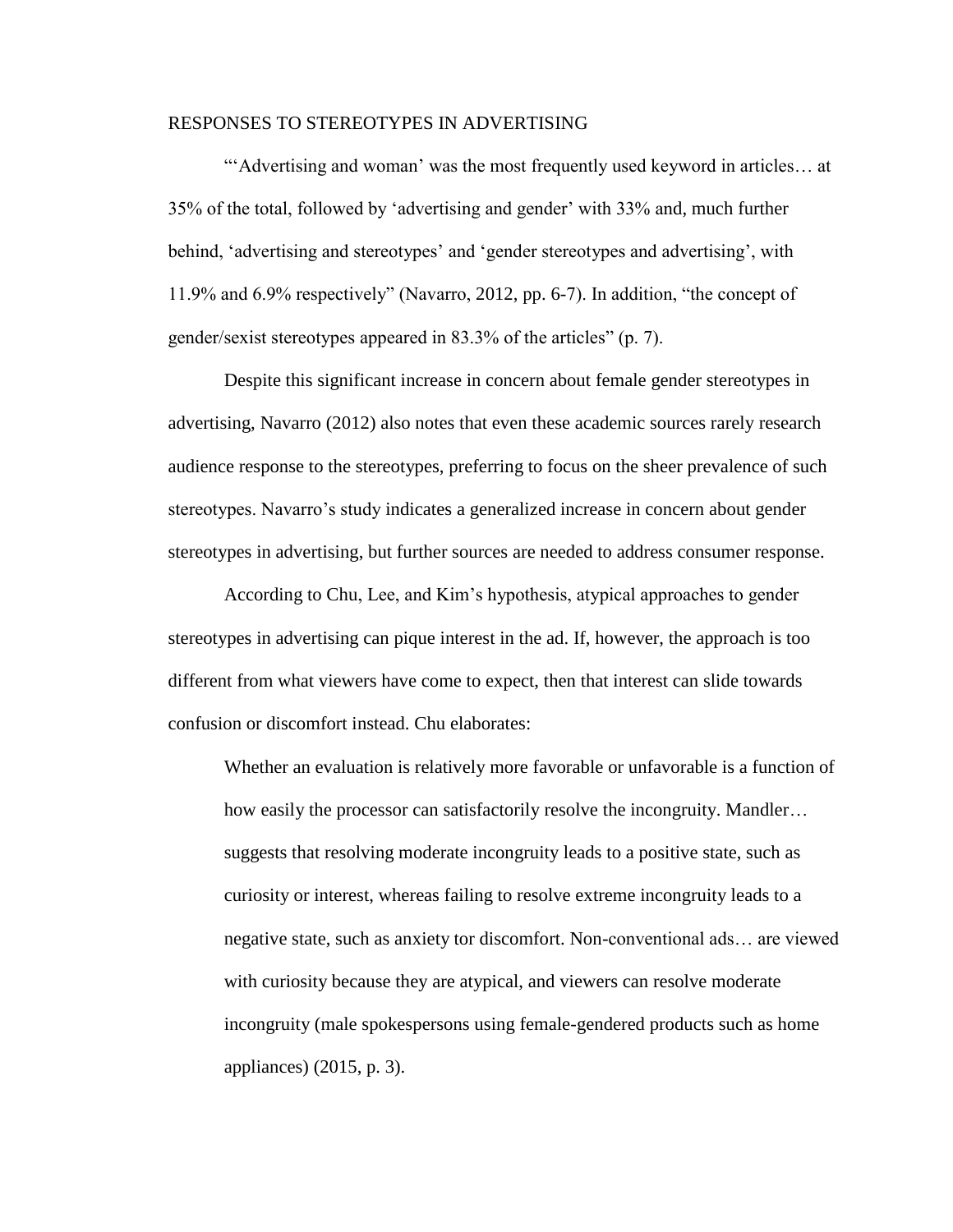Chu's 2015 study next explains two main categories of people, defined according to self-concept: independent and interdependent. The former category is comprised of people who see themselves as individuals, while the latter is comprised of people who mainly see themselves as members of one or more distinctive groups; independents may become more intrigued by an ad that features gender incongruity, while interdependents are more likely to dismiss such unusual ads out of hand (2015).

In addition to self-concept, all people have some degree of "need for uniqueness," or "the perception that they are special, unique, and separate from 'the masses'" (Chu, 2015, p. 6). Consumers with a particularly strong need for uniqueness might be more attracted to an ad which implies that the product's consumers do not conform to gender stereotypes, since this confirms their need for uniqueness. These consumers are also more likely to remember such an ad because it stands out and confirms their desired selfconcept.

Critically, Chu (2015) also notes that some consumers may dismiss atypically gendered ads purely because they hold strongly stereotypical views of gender. Regardless of what progress society at large might like to believe it has made, there are still groups of consumers who agree with long-standing assumptions about male and female roles, behavior, etc., and these consumers are unlikely to embrace an ad that disagrees with their ideology.

In summary, we conclude that a person's self-concept (independent versus interdependent,) need for uniqueness, and preceding views on gender roles all contribute to how they react to an atypically gendered ad. Perhaps most importantly, consumers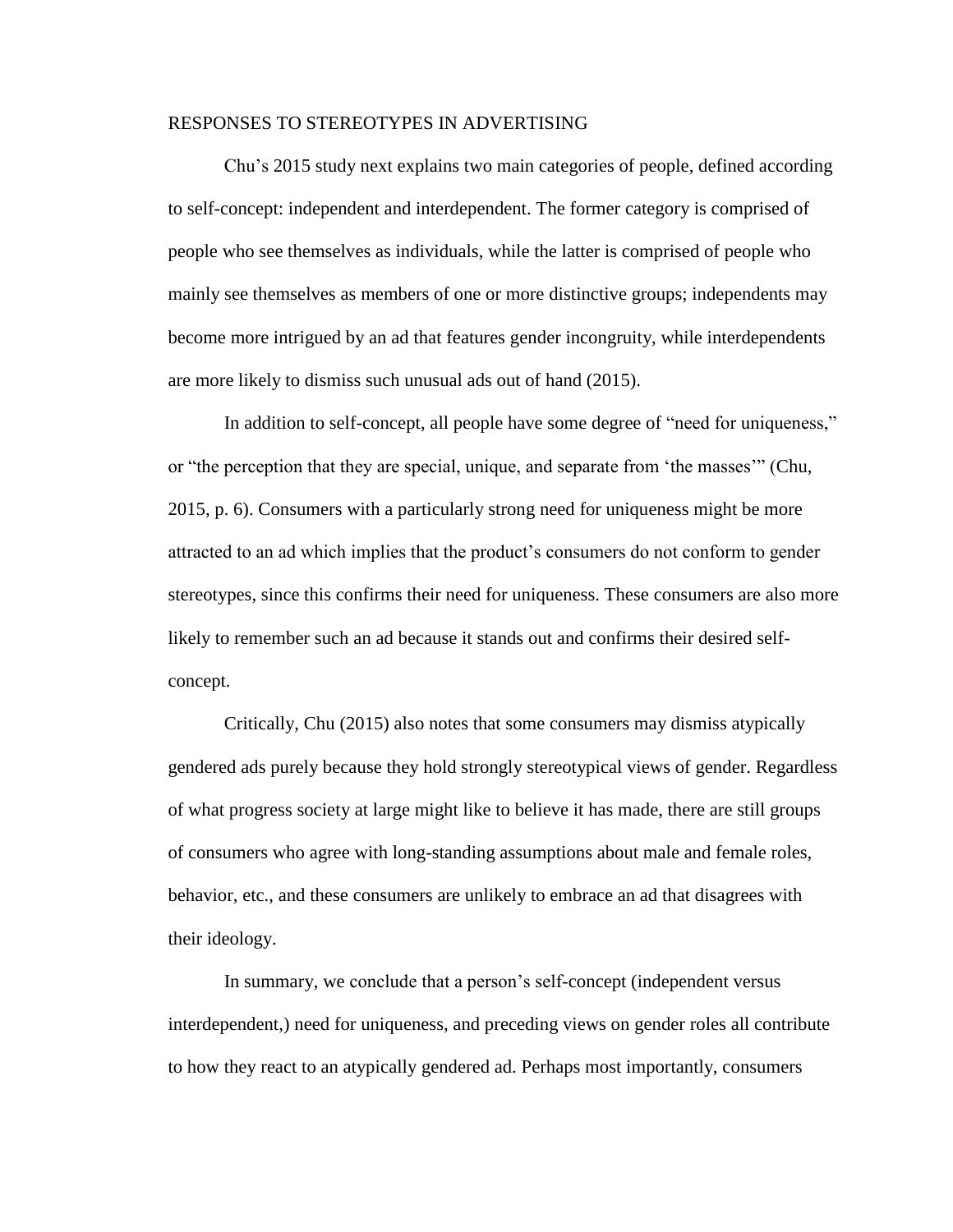exhibited a decrease in stereotypical perceptions of gender after being exposed to advertising that countered their expectations. This means that as more varied gender messages spread throughout society, the response to atypically gendered advertising is likely to become more positive with time, even among those who might have initially displayed a negative response.

Cramphorn's study (2010) focuses more so on genetic differences in how men and women respond to advertising. Namely, women have more overall positive and/or emotional responses. They also consistently have a higher positive response to ads targeting women specifically rather than both men and women; the same is true regarding men, who are more responsive to ads targeting men specifically There is still something to be said, then, for addressing an audience narrowed by gender. It isn't inherently sexist to limit an appeal to men or women, but this doesn't completely solve the question of whether that appeal containing stereotypes produces positive or negative results.

Kolman (2012) conducted a focus group study on responses to gender stereotypes in advertising. One of the most notable conclusions drawn in this study is that men and women have vastly different perspectives on the commonly represented characteristics of men and women. Specifically, "Male respondents described men (in general) as competent, strong, active, and oriented towards useful things. Female respondents described men (in general) as authoritative, active, sometimes aggressive, physically stronger, and protective" (p. 6). Both men and women agreed that men are generally perceived as merciless, impulsive, less detail-oriented, and focused on sex, sports, and money.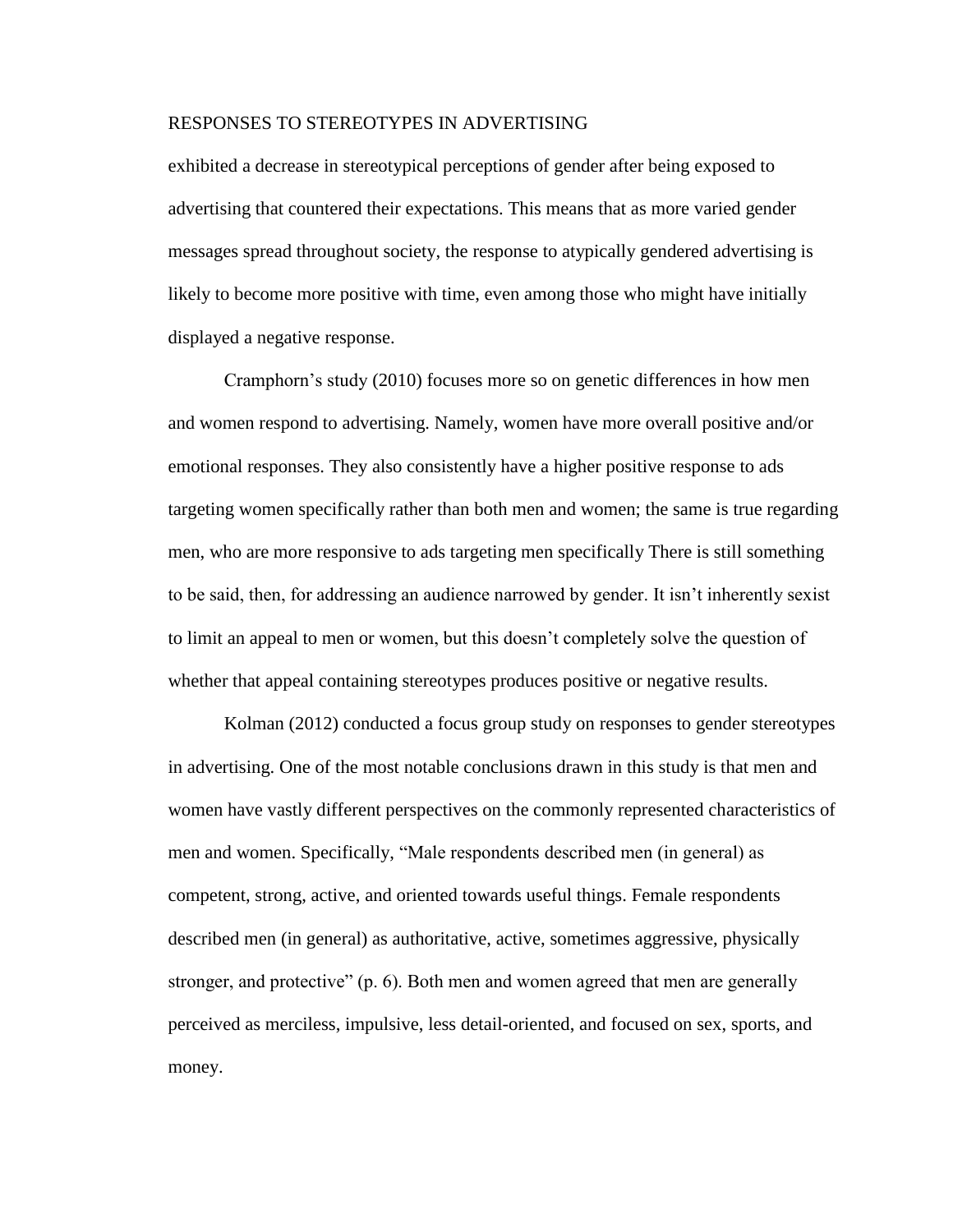Men perceived women as "weaker, gentle, emotional, hard to understand and disloyal", while women defined themselves as "emotionally stronger than men, loyal to their families and very easy to understand" (Kolman, 2012, p. 6). Both men and women agreed that women are commonly represented as focused on appearance over intelligence, reliant on men and male protection, more communicative, and good with children and homemaking.

In Kolman's 2012 focus group experiment, women overwhelmingly were more offended by gender stereotypes than men. While men were indifferent, women voiced concern regarding "depicting women in the ads as less capable or the fact that only men give advice on how to use a product (especially if it's a traditionally female product)" (p. 6). Despite this, women also self-disclosed that like their male counterparts, they perceived male spokespeople for products as more trustworthy than female ones, despite their offense at the concept. In addition, "Men stated that they tend to believe male voices more because they are pleasant and have a higher level of expertise" (p. 6). Men also stated that in the case of a voice-over, they were more likely to trust a male voice, while women disagreed.

Men and women both differed widely on whether an advertisement strongly affects their desire (or lack thereof) to purchase a product or service. Older participants in the focus group simultaneously called stereotypes offensive and agreed that they like ads which depict women in homemaking, child-rearing roles. Younger respondents, especially those with higher education, said that their negative responses to such stereotypes could translate into a negative opinion on the product or service being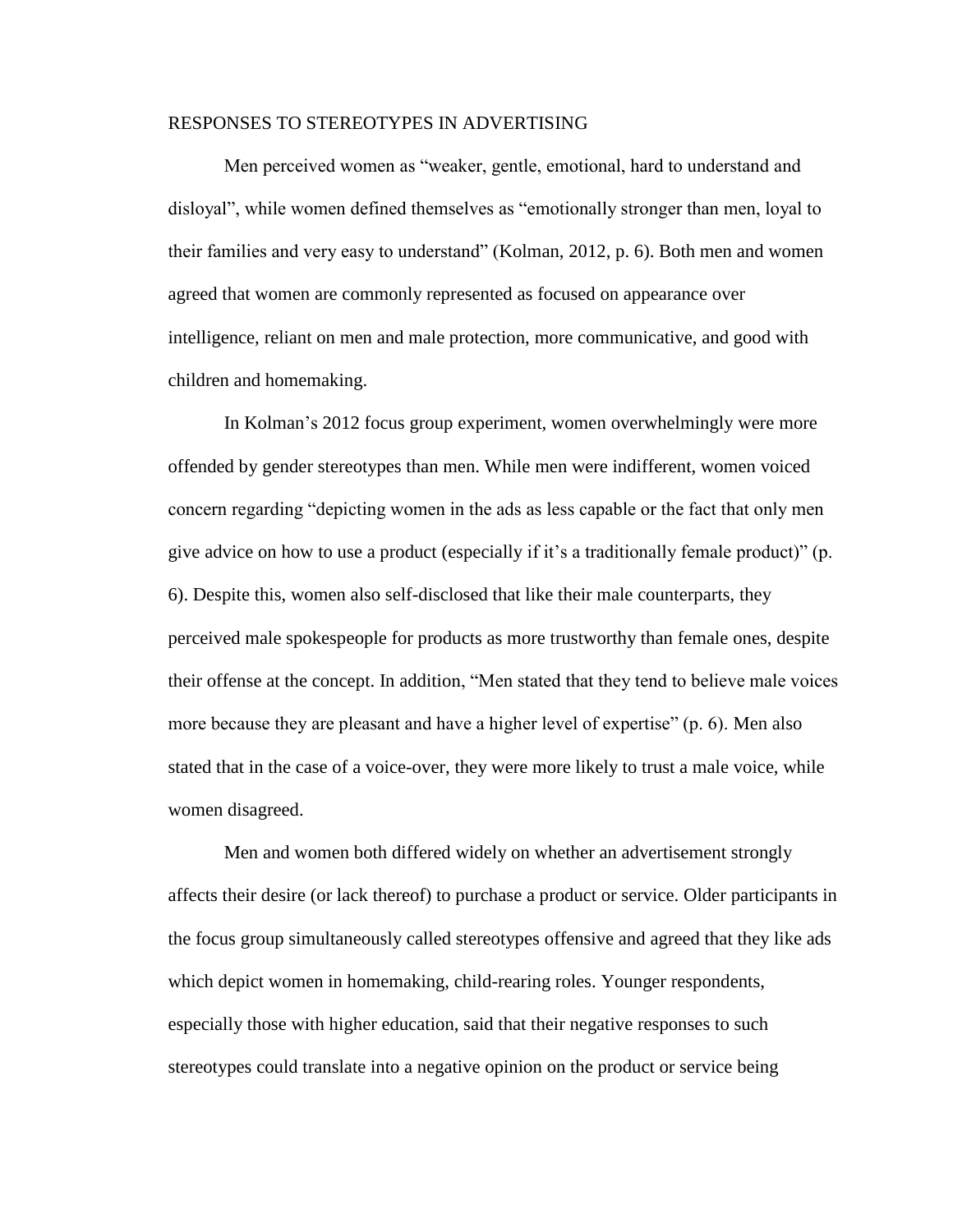advertised. Kolman (2012) notes that overall, "Mentioned results are in line with previous research in other countries", so the study remains applicable to discussions that encompass populations outside of Croatia (p. 9).

Wolin's 2003 questionnaire on gender and web advertising further illuminates another dimension of the conversation. Men, more so than women, prefer web advertising overall to other forms of advertising: "Relative to females, males believe Web advertising is more enjoyable than magazine and newspaper advertising; more useful than newspaper and radio advertising; and more informative than newspaper advertising" (p. 6). On the other hand, women believe that online ads are "more annoying than magazine and newspaper advertising; more offensive than magazine, radio and television advertising; more deceptive than television advertising; and more useful than television advertising" (p. 6).

Men and women prefer to shop online differently. Men prefer "function and entertainment sites," while women prefer sites designated for shopping (Wolin, 2003, p. 8). Women are also more likely to bargain hunt, comparison shop, use coupons, etcetera (p. 8). One might assume based on this data that despite their negative feelings towards online advertising, women are more likely than their male counterparts to make a purchase online, but this is not the case. In fact, "although males are far more likely to make Web purchases than females… females are more likely to use the shopping sites for enjoyment and information gathering (versus purchase) and then purchase in more traditional settings" (p. 9).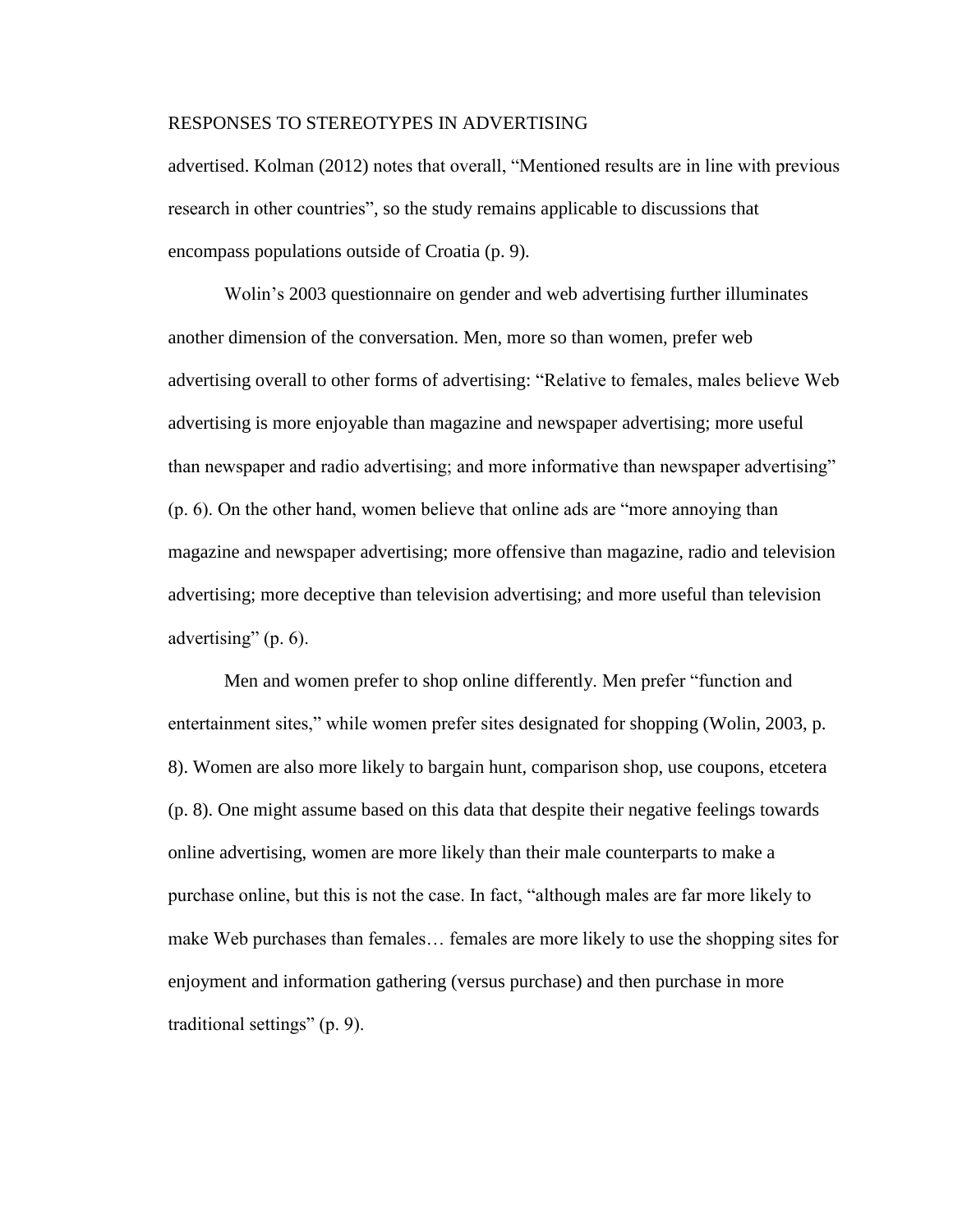Despite women stereotypically enjoying shopping more than men, this data indicates that men ought to be the primary target of online advertising designed to convert directly into an online purchase. Women, on the other hand, would be more appreciative of dedicated sites for researching, comparing, and the like, without the pressure of an immediate purchase from an online vendor.

In summary of this section: advertising to only men or only women in a specific campaign is consistently more effective than marketing to both simultaneously. Ads that buck traditional gender stereotypes are more noticeable in the crowded marketing landscape than traditional ads, but in order for the target audience's response to an atypical ad to be positive, they audience in question must have a higher preference for independence (as opposed to interdependence) and uniqueness (as opposed to group membership.)

Women, especially younger women with higher education, are more likely than men to be offended by contextual gender stereotypes in advertising. Even when they are offended by the content, many women still self-identify as more receptive to ads which fit stereotypes. Nevertheless, despite this paradox, the overall concern about gender stereotyping in ads has visibly increased in past years and shows an upward trend, so companies which intend to endure long into the future—or companies targeting younger audiences, particularly women—would be wise to consider adapting their methods to accommodate increasingly aware and concerned consumers whose tolerance for gender stereotypes is shrinking.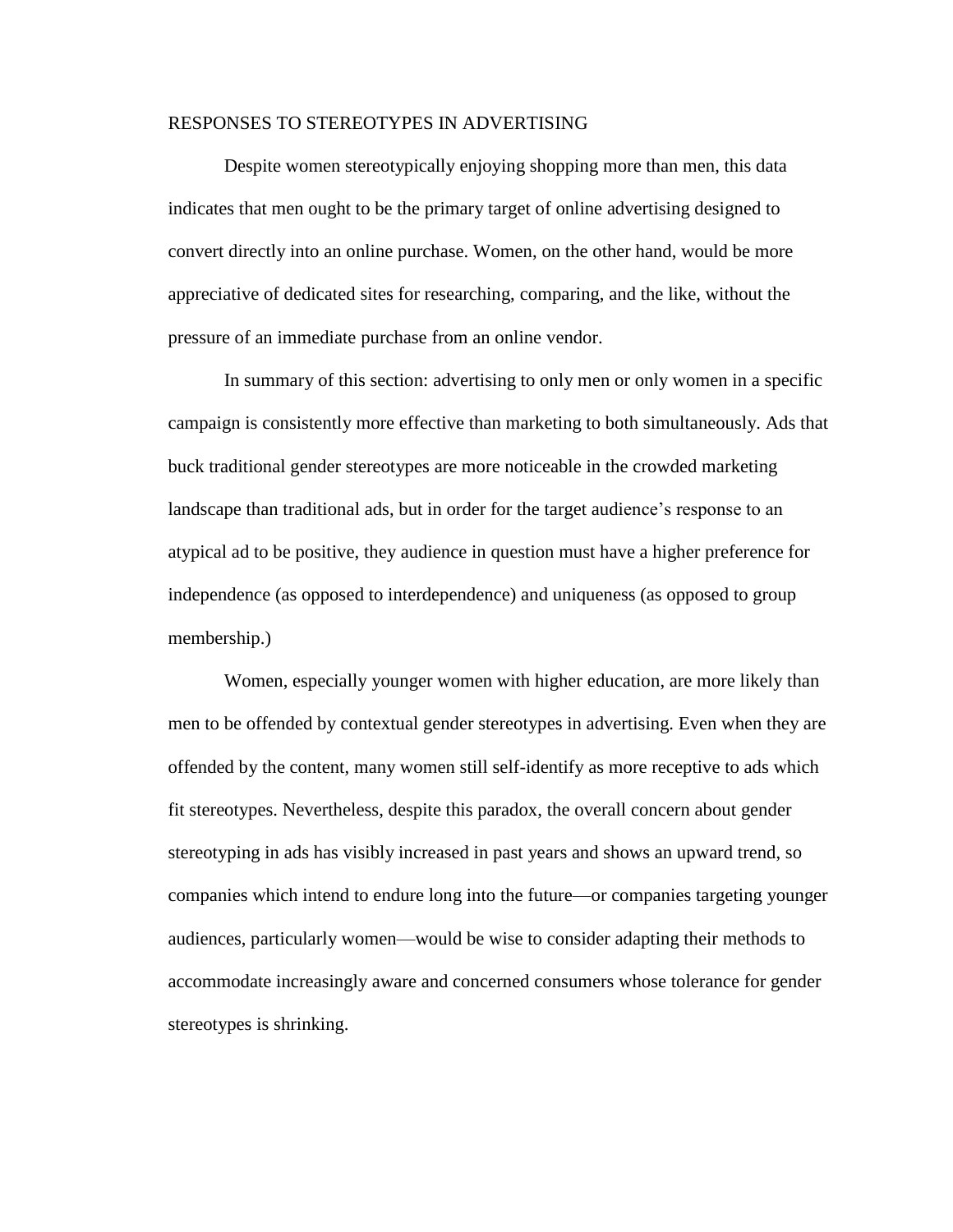#### **Gendered Sexual Advertising**

Finally, having considered both linguistic, emotional, and contextual gender stereotypes, all that remains is preconceptions about sexual content in advertising. Do men and women have different feeling about the sexualization of their own or the opposite gender? If so, how should this affect advertising approaches?

According to Dahl (2009), "in contrast to men, who reported positive attitudes, women on average exhibited a marked negative reaction to explicit sexual content in advertising. These findings… indicate that for a large segment of consumers, the old marketing cliché 'sex sells' may not hold" (Sex in Advertising, p. 2). Dahl further demonstrates through compiled research that men are likely to see sex as an end in itself, while women seek relational intimacy through physical intimacy, leading to the aforementioned difference in response to sexual ads.

In Dahl's own subsequent study, women predictably had a negative response to implied casual sex as a sales tactic; however, when the advertised watch was presented as a gift in the context of a committed, romantic relationship, the negative effect of the sexual content could be counteracted. The four categories of commercials shown sex/non-gift, sex/gift, non-sex/gift, and non-sex/non-gift—revealed that the most successful approach was a gift-focused, non-sexual one, but a sexual ad could be nearly as effective if presented in a commitment context (2009). A second study which removed the gift factor presented an even more dramatic difference between women's negative responses to sexual ads and comparatively positive response to sexual content in a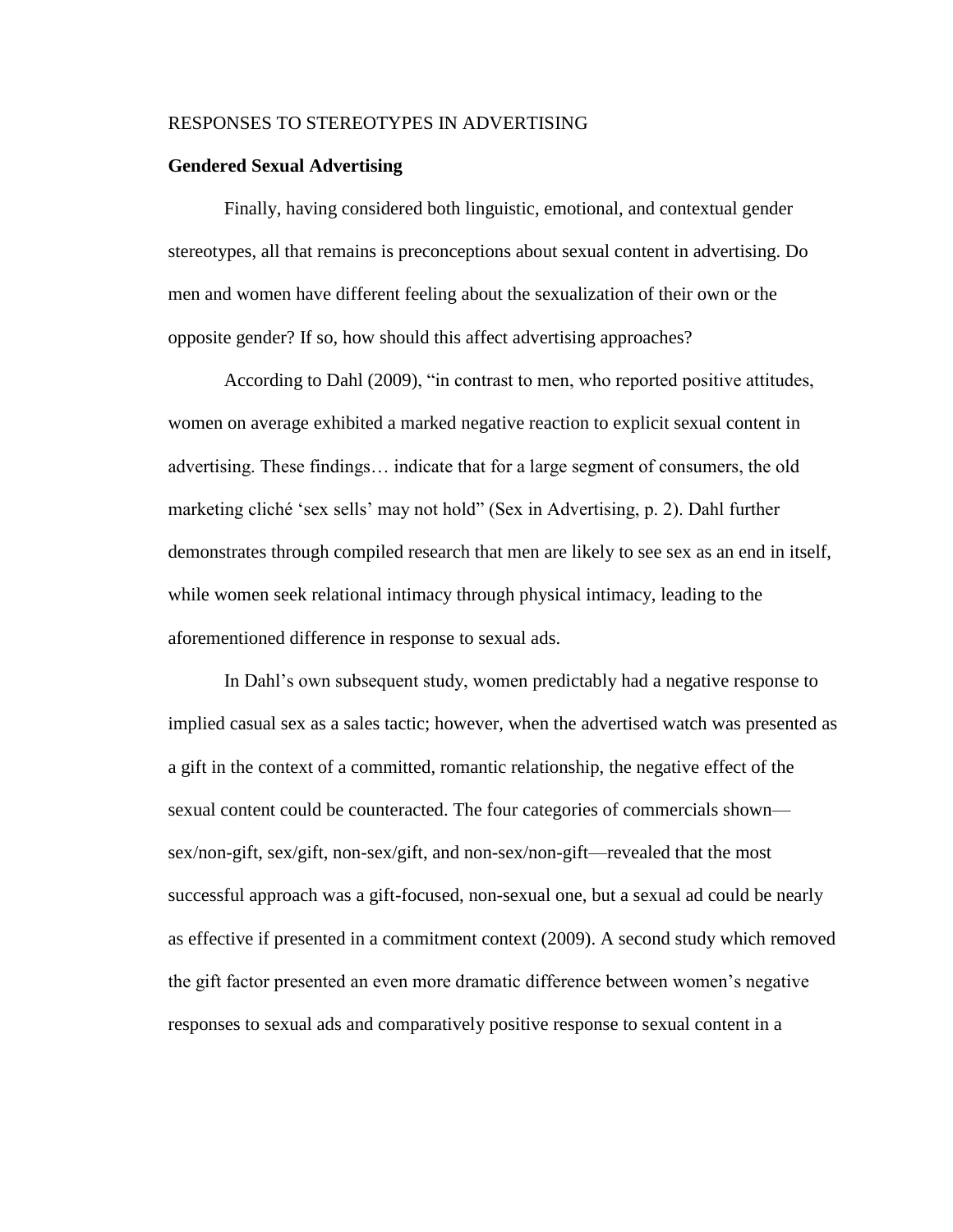commitment context. Lanseng (2016) conducted similar studies, often referencing Dahl's work as a precedent and ultimately reaching the same conclusion.

Ferguson's 2010 study indicated another facet of sexual marketing's effect namely, sex in commercials increases recall of products after viewing the ad. Depending on the purpose of a campaign, then, it might remain wise to use sexual advertising to increase brand awareness, but not necessarily to prompt a purchase or positive feelings.

Liu, Cheng, and Li (2009) add through their research that "country had a significant effect on consumers' attitudes towards the ad and the brand regarding nearly all of the four types of sex appeal ads… in international advertising, localization or standardization should be carefully considered" (p. 15).

Location is also deemed critical by Luk (and others') 2017 research: "Ads featuring nudity are deemed more acceptable if people in society embrace a less traditional and conservative sexual standpoint", Luk writes, his own research indicating that the location of an ad has a greater effect than the gender of the viewer (2017, p. 1- 15).

In addition, Wyllie (2014) concludes that overall, "findings suggest that whilst not all paths were significant, the use of mild sexual stimuli in advertising generated a positive and stronger influence on the system of relationships shared amongst affect, attitudes, and purchase intention than did the use of explicit sexual stimuli" (p. 15).

In summary, sexual advertising can generate higher recall of a product. Men generally have positive or neutral responses to sexual advertising, while women usually have a negative response; this can be somewhat mitigated by an implied context of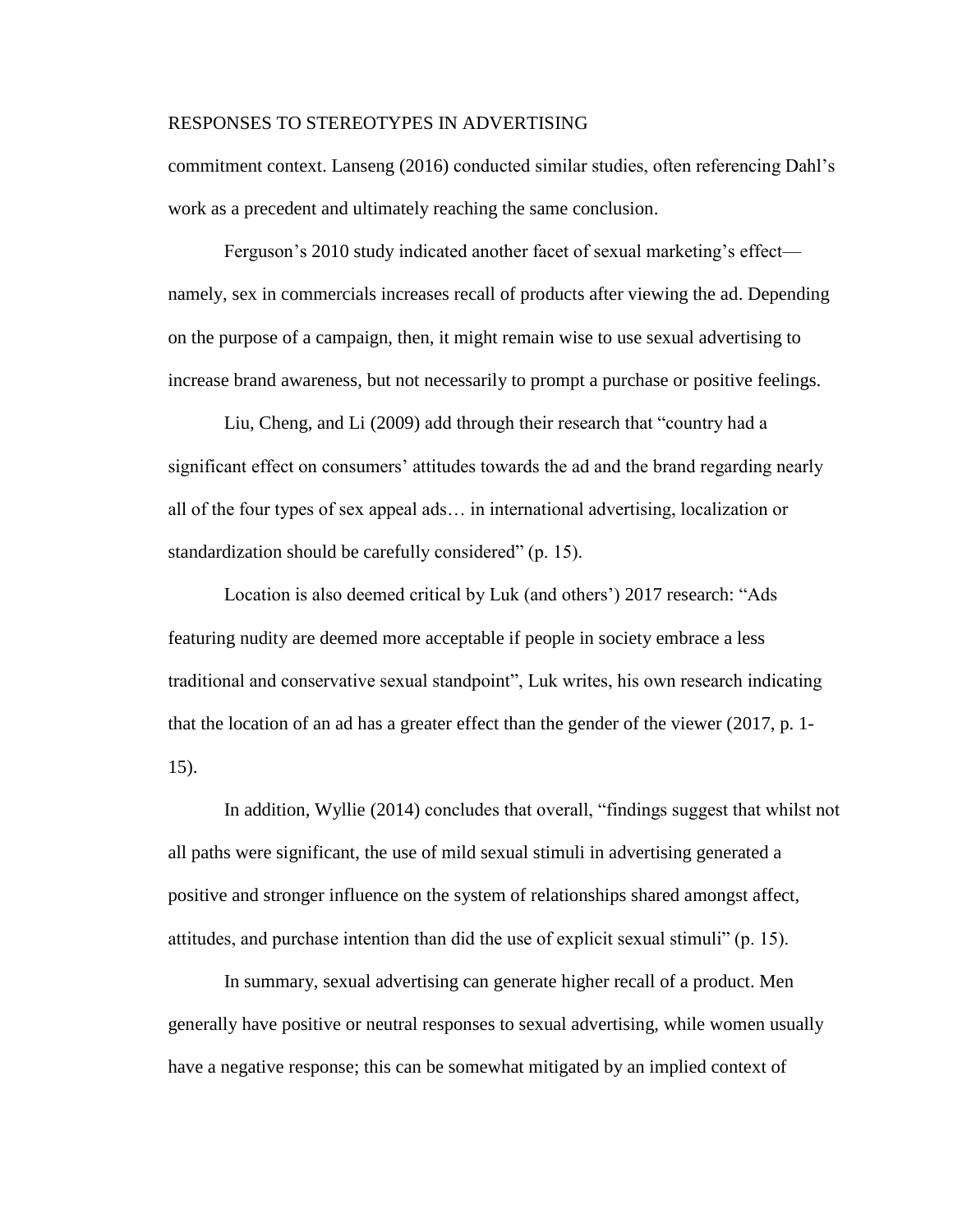commitment surrounding the sex, but women still lack a positive response in this case. Mild sexual stimuli is also more well-received by women than explicit stimuli in advertising. Country, city, and overarching culture surrounding sex can also affect these stats, so as culture shifts, more research will be warranted.

#### **Conclusion**

The reception of gender-stereotyped advertising varies across categories of linguistic/emotional, contextual, and sexual stereotypes, as well as between men and women. Overall, as culture shifts towards increasing concern about gender stereotypes, women may show increasingly negative responses to such ads in advertising; however, for the time being, that negative reaction doesn't always translate into a negative result from a sales perspective. Men are also less offended, in most cases, by gender stereotypes than women are, and even have positive responses to stereotypes which enable masculine power or perceived female sexual availability Younger women, particularly those with higher education, more strongly demand a cessation of gender stereotypes.

In conclusion, the question of gender stereotypical advertising's effectiveness has a nuanced answer, affected by multiple aspects of the target audience and their surrounding culture that ought to be taken into account. The answer is not simply that stereotypes are either wholly effective or ineffective. It would be valuable for another thesis to eventually be written regarding differences in perspective according to nationality, gender identity beyond cisgender, sexual orientations other than heterosexual, etc. Due to the influence of external factors such as cultural gender expectations and levels of higher education, it also would be interesting to see this thesis rewritten in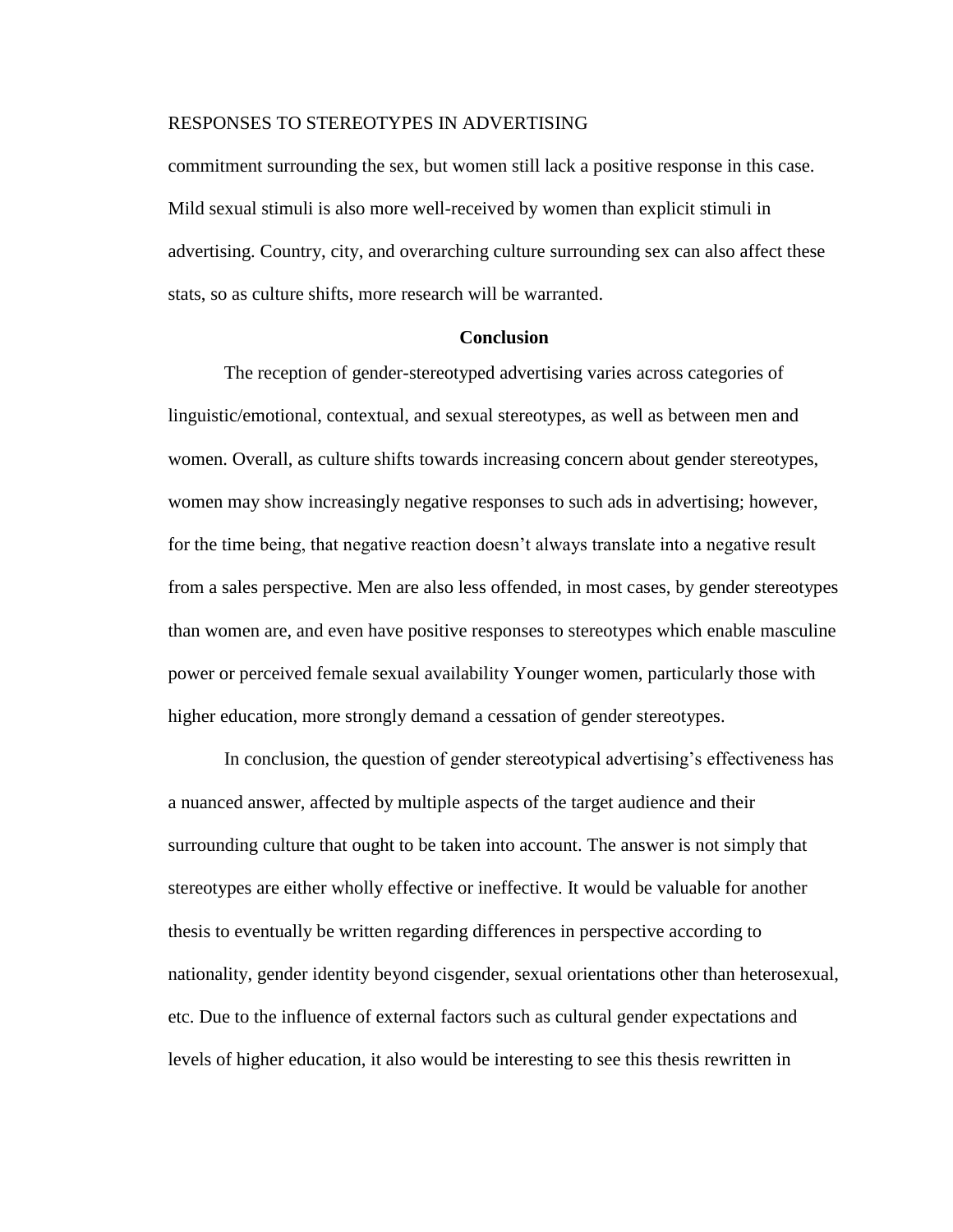twenty or even ten years as culture evolves and perspectives shift, slowly changing the marketing landscape for good.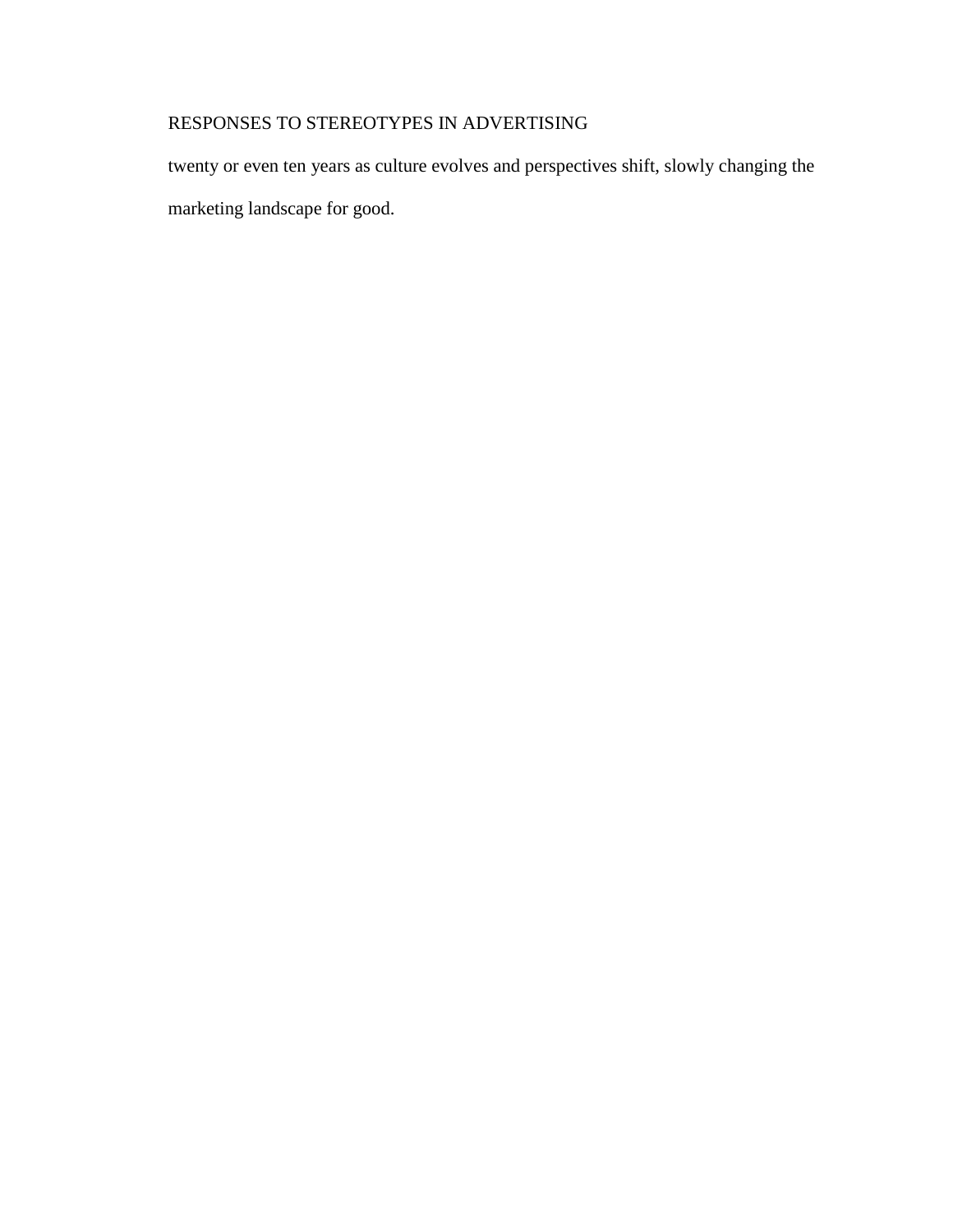#### References

Kristen Bell and the "Mom Check" | Enterprise Car Sales Commercial. (2018, February 02). Retrieved February 26, 2019, from https://youtu.be/ADRmQv6Z0uY

Mercedes Benz AMG E63 S Super Bowl Commercial 2018. (2018, February 04). Retrieved February 26, 2019, from https://youtu.be/R1-9z6oAimM

Victoria Secret Super Bowl Commercial with Adriana Lima. (2008, February 04). Retrieved February 26, 2019, from https://youtu.be/dZ7InO7Gu3s

- Bush, B., & Furnham, A. (2013). Gender Jenga: The role of advertising in gender stereotypes within educational and non‐educational games. *Young Consumers*,14(3), 216-229. doi:10.1108/yc-11-2012-00324
- Browne, Beverly A. "Gender stereotypes in advertising on children's television in the 1990s: a cross-national analysis." *Journal of Advertising* Spring 1998: 83+. Business Insights: Global. Web. 4 Mar. 2019.
- Christopher, A. A. (2016). Gender-Based Styles in Advertising Through the Decades. *International Journal of Arts and Sciences*. Retrieved January 12, 2018.
- Chu, K., Lee, D., & Kim, J. Y. (2015). The effect of non-stereotypical gender role advertising on consumer evaluation. *International Journal of Advertising*, 35(1), 106-134. doi:10.1080/02650487.2015.1110942
- Chung Leung Luk, Cheris W.C. Chow, Wendy W.N. Wan, Jennifer Y.M. Lai, Isabel Fu, Candy P.S. Fong, (2017). An institutional perspective on modernization and sex-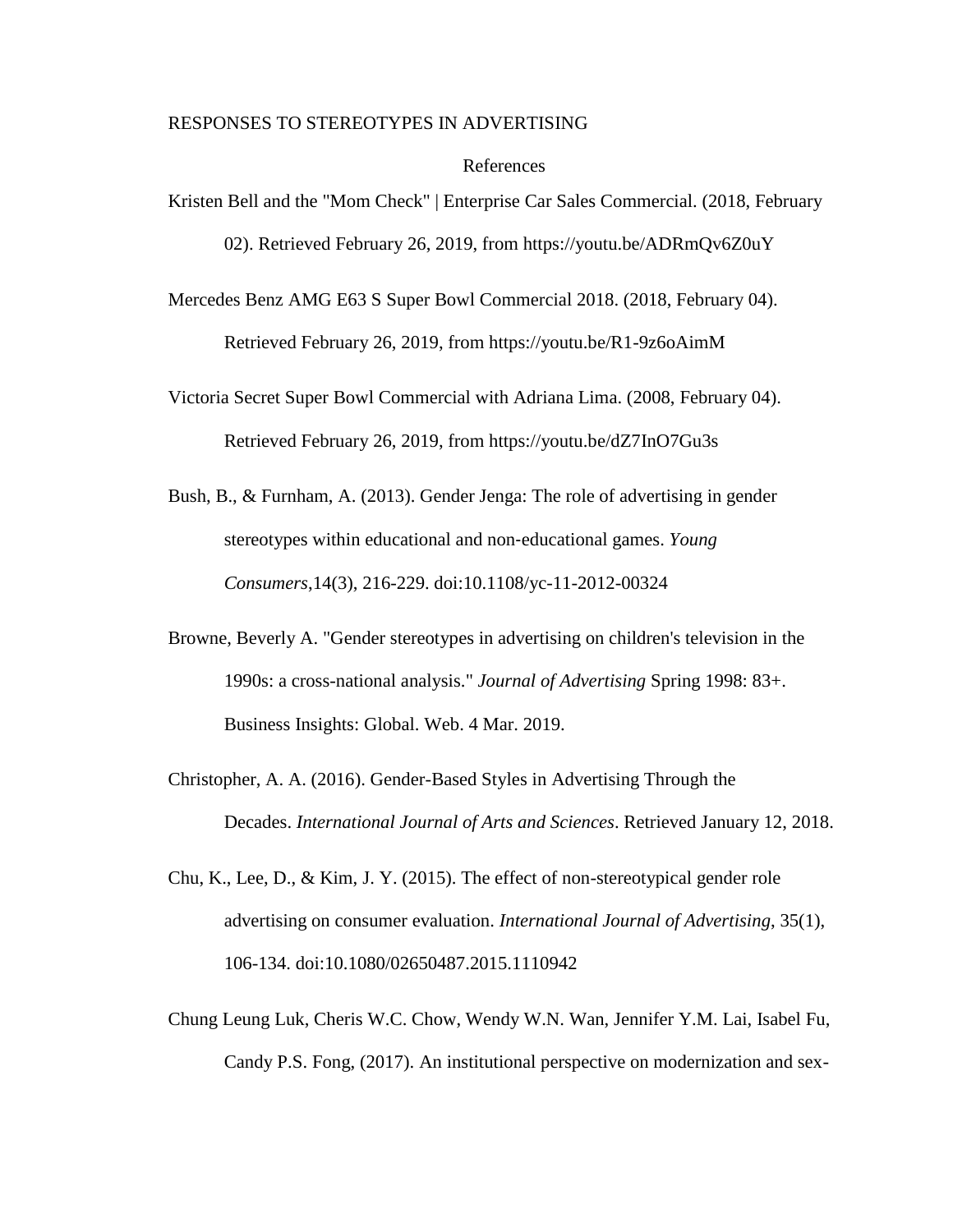appeal advertising. *Asia Pacific Journal of Marketing and Logistics*, *29* (2), 220- 238. https://doi.org/10.1108/APJML-12-2015-0188

- Cramphorn, M. F. (2010). Gender Effects in Advertising. *International Journal of Market Research*, 53 (2).
- Dahl, D. W., Sengupta, J., & Vohs, K. D. (2009). Sex in advertising: Gender differences and the role of relationship commitment. *Journal of Consumer Research*, *36* (2), 215-231. doi:10.1086/597158
- Eisend, Martin. A meta-analysis of gender roles in advertising. *Journal of the Academy of Marketing Science*, *38* (4), 2010, p. 418+. General OneFile, http://link.galegroup.com/apps/doc/A360796211/ITOF?u=vic\_liberty&sid=ITOF &xid=2f669003. Accessed 17 Feb. 2018.
- Fang Liu, Hong Cheng, Jianyao Li, (2009) Consumer responses to sex appeal advertising: a cross‐cultural study. *International Marketing Review*, *26* (4/5), 501- 520, https://doi.org/10.1108/02651330910972002
- Ferguson, C. J., Cruz, A. M., Martinez, D., Rueda, S. M., & Ferguson, D. E. (2010). Violence and sex as advertising strategies in television commercials. *European Psychologist*, *15* (4).
- Fisher, R., & Dubé, L. (2005). Gender differences in responses to emotional advertising: a social desirability perspective. *Journal of Consumer Research*, *31* (4), 850-858. doi:10.1086/426621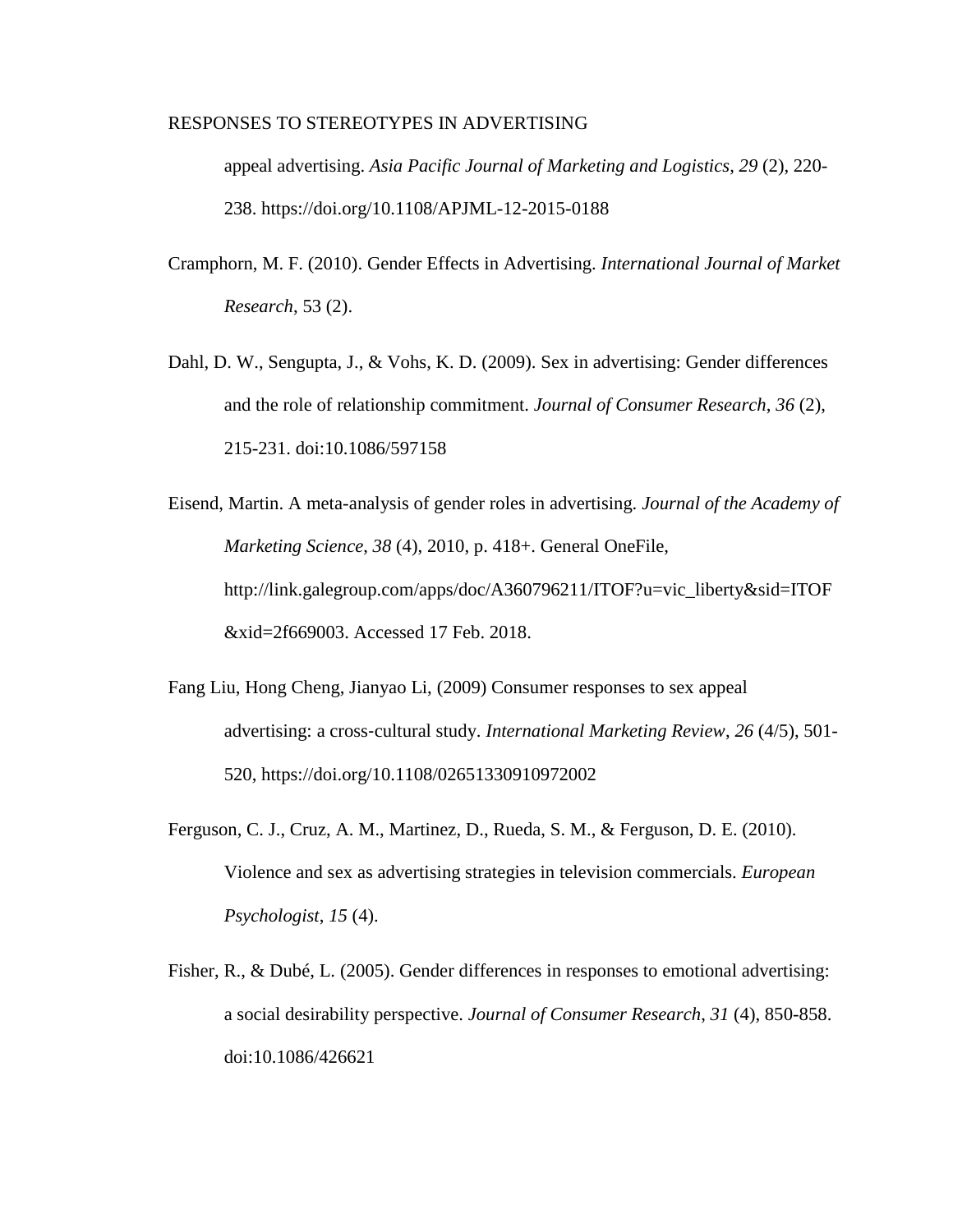- Grau, S. L., & Zotos, Y. C. (2016). Gender stereotypes in advertising: A review of current research [Abstract]. *International Journal of Advertising*, 35(5), 761-770. doi:10.1080/02650487.2016.1203556
- Hongxia Zhang, Jin Sun, Fang Liu, John G. Knight, (2014) Be rational or be emotional: advertising appeals, service types and consumer responses. *European Journal of Marketing*, *48* (11/12), 2105-2126, https://doi.org/10.1108/EJM-10-2012-0613
- Keshari, P., & Jain, S. (2016). Effect of age and gender on consumer response to advertising appeals. *Paradigm*, *20* (1), 69-82. doi:10.1177/0971890716637702
- Kolman, P., & Verćić, T. (2012). Consumers' opinions on gender stereotyping in advertising. *Economic Research-Ekonomska Istraživanja*, *25* (Sup2), 117-126. doi:10.1080/1331677x.2012.11517577
- Lanseng, E. J. (2016). Relevant sex appeals in advertising: gender and commitment context differences. *Frontiers in Psychology*, *7*. doi:10.3389/fpsyg.2016.01456
- Lee, J., & Hong, I. B. (2016). Predicting positive user responses to social media advertising: The roles of emotional appeal, informativeness, and creativity. *International Journal of Information Management*, *36* (3), 360-373. doi:10.1016/j.ijinfomgt.2016.01.001
- Lori D. Wolin, Pradeep Korgaonkar, (2003) Web advertising: gender differences in beliefs, attitudes and behavior. *Internet Research*, *13* (5), 375-385, https://doi.org/10.1108/10662240310501658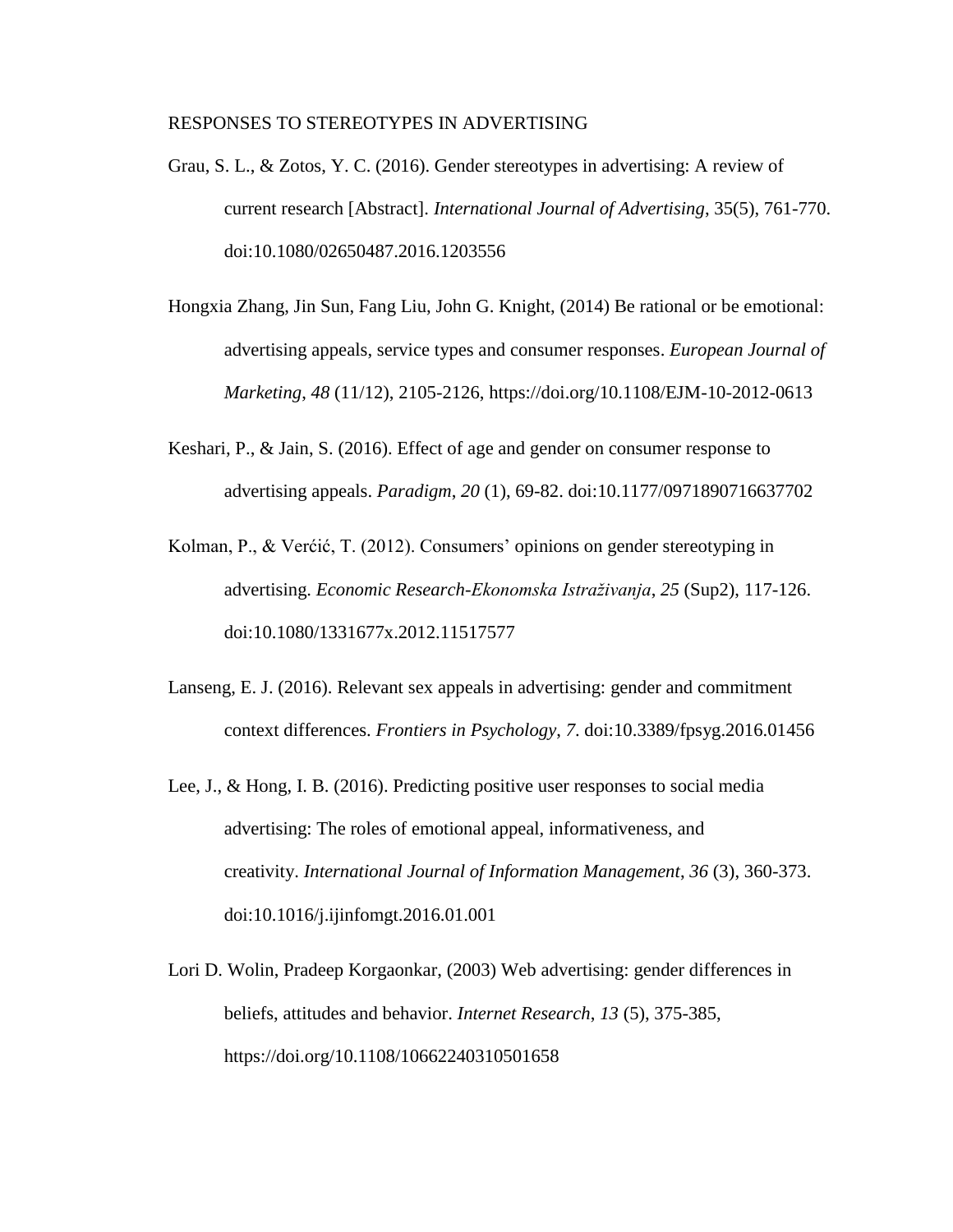- Mager, J., & Helgeson, J. G. (2010). Fifty years of advertising images: some changing perspectives on role portrayals along with enduring consistencies. *Sex Roles*, *64* (3-4), 238-252. doi:10.1007/s11199-010-9782-6
- Mukherjee, P., & Jansen, B. J. (2013). Performance analysis of keyword advertising campaign using gender-brand effect of search queries. *Electronic Commerce Research and Applications.*
- Navarro-Beltrá, M., & Llaguno, M. M. (2012). A systematic review of gender and advertising studies. *Catalan Journal of Communication & Cultural Studies*, *4* (2), 171-183. doi:10.1386/cjcs.4.2.171\_1
- Neuhaus, J. (2013). Dad test: gender, race, and "funny fathers" in disposable diaper advertising from the 1970s to 2012. *Advertising & Society Review*, *14* (2), Advertising Educational Foundation. Retrieved March 5, 2019, from Project MUSE database.
- Petcu, Dalia, et al. (2009). ADVERTISING COMMUNICATION AND GENDER STEREOTYPES. ProQuest. Web. 17 Feb. 2018.
- Timke, E. & O'Barr, W. M. (2017). Representations of masculinity and femininity in advertising. *Advertising & Society Review* 17(3), Advertising Educational Foundation. Retrieved February 4, 2019, from Project MUSE database.
- Wang, C. L. (2008). Gender differences in responding to sad emotional appeal: A moderated mediation explanation. *Journal of Nonprofit & Public Sector Marketing*, *19* (1), 55-70. doi:10.1300/j054v19n01\_03